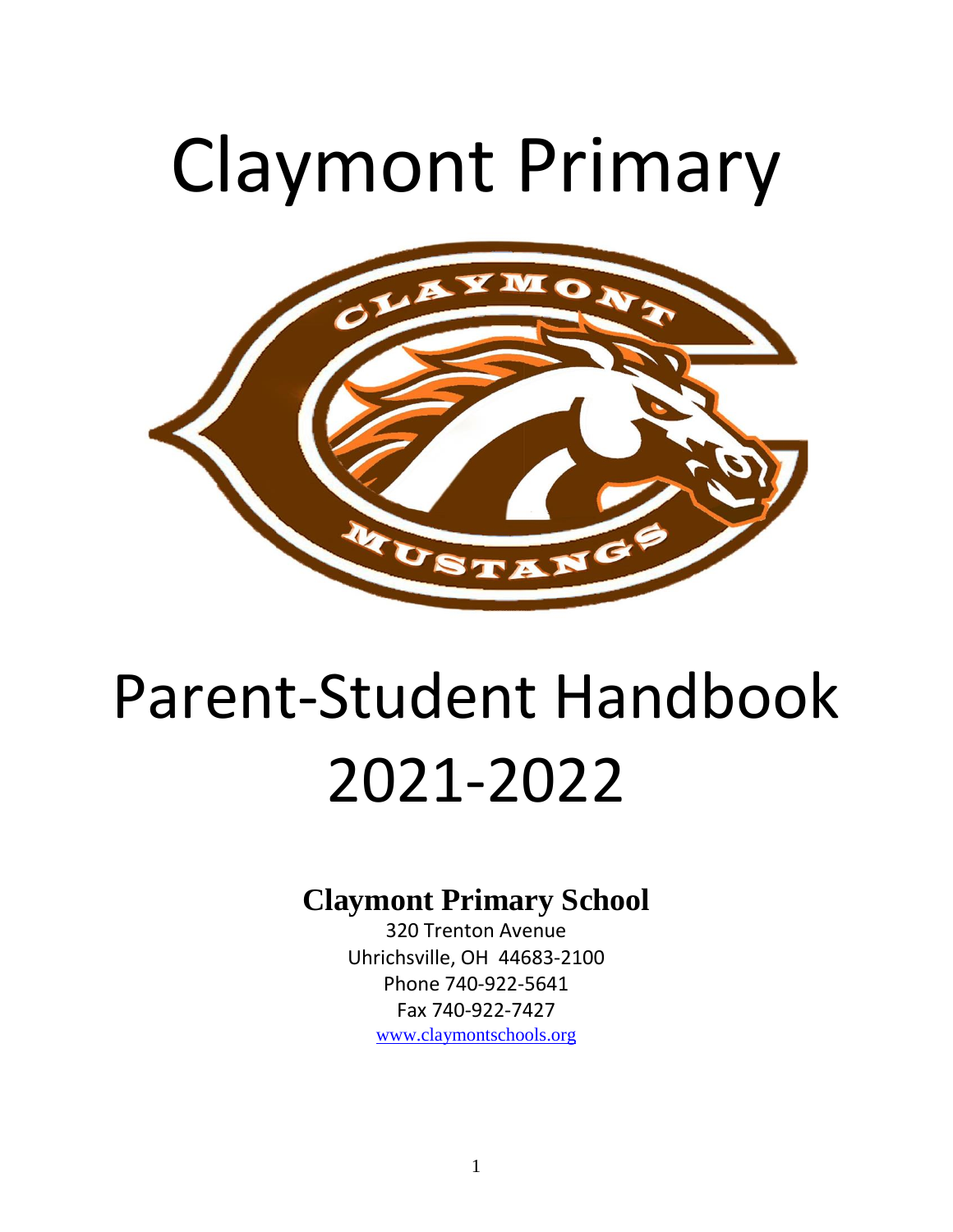Dear Parents/Guardians:

Welcome to the 2021-22 School Year! We believe in strong partnerships between home and school and are looking forward to working with you and your child/ren this year. The Parent-Student Handbook lays out many of the rules and procedures for our school. Please read it carefully and discuss it with your child(ren). This will serve as a reference throughout the school year.

After reading and discussing this handbook with your child, please sign and return the Parent/Guardian Signature page to your child's teacher.

The staff and I look forward to a successful year filled with learning, growth, and development. If you should have any questions, or if I can be of any assistance to you anytime throughout the year, do not hesitate to call me at (740) 922-5641 or email me at [syoung@claymontschools.org](mailto:syoung@claymontschools.org) .

Sincerely,

Shay Young Claymont Primary Principal

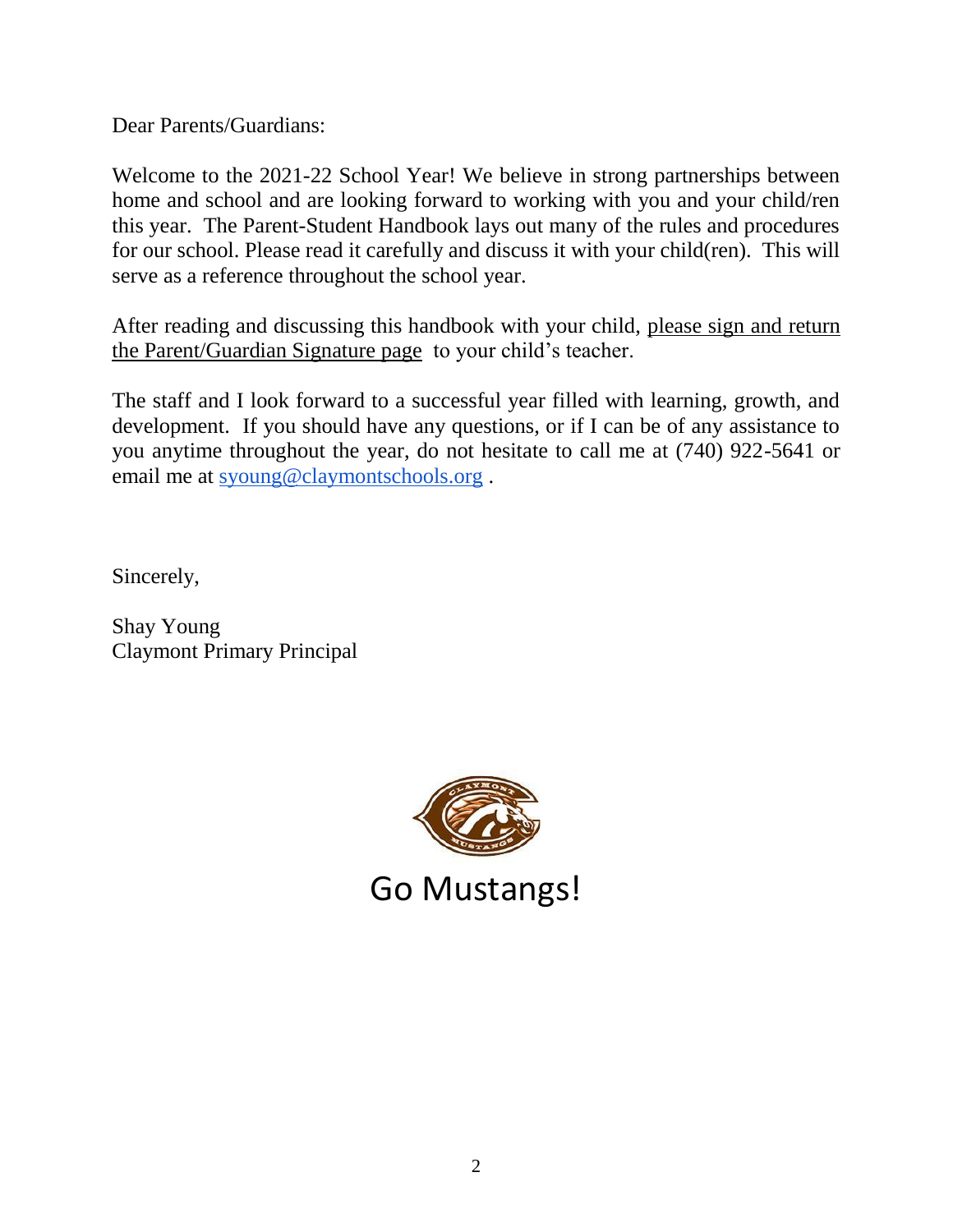# **TABLE OF CONTENTS**

### **2021-2022 STUDENT HANDBOOK**

| Assemblies                                                             | $\overline{4}$ |
|------------------------------------------------------------------------|----------------|
| Attendance*                                                            | 4              |
| <b>Reporting Absences</b>                                              | 4              |
| <b>Student Vacations</b>                                               | $\overline{4}$ |
| Tardies                                                                | $\sqrt{5}$     |
| Bus Transportation*                                                    | 5              |
| <b>Bus Guidelines and Rules</b>                                        | 5              |
| Penalties for Infractions                                              | $\sqrt{6}$     |
| Care of Property                                                       | 6              |
| Change of Address or Telephone Number                                  | $6\,$          |
| <b>Classroom Parties</b>                                               | 6              |
| Daily Schedule for Students & Drop Off/Pick Up                         | $\tau$         |
| Detention                                                              | $\tau$         |
| Dress Code*                                                            | $\tau$         |
| <b>Electronic Devices</b>                                              | $8\,$          |
| Emergency Plans*                                                       | $8\,$          |
| <b>Field Trips</b>                                                     | $\,8\,$        |
| Fundraising                                                            | $8\,$          |
| Grading*                                                               | 9              |
| Head Lice*                                                             | 9              |
| Homework                                                               | 10             |
| Illness/Injury*                                                        | 10             |
| Immunization                                                           | 10             |
| Insurance                                                              | 10             |
| Leaving School Grounds*                                                | 10             |
| <b>Library Books</b>                                                   | 10             |
| Medication*                                                            | 11             |
| Parent/Teacher Conferences                                             | 11             |
| <b>Playground Guidelines</b>                                           | 11             |
| School Fees*                                                           | 12             |
| School Lunch Program*                                                  | 12             |
| <b>School Records</b>                                                  | 12             |
| Search and seizure                                                     | 12             |
| Student Code of Conduct & School Rules*                                | 13             |
| Student(s) Leaving School                                              | 19             |
| Substance Abuse, Tobacco Use & Weapons*                                | 19             |
| Telephone*                                                             | 19             |
| Visitors*                                                              | 19             |
| Directory Information*                                                 | 20             |
| Notification of Rights                                                 | 20             |
| Safety Drills*                                                         | 20             |
| Title I                                                                | 21             |
| Acceptable Use Policy - Internet and Network Use and Safety Agreement* | 22             |
| Parent Signature Page*                                                 | 27             |
|                                                                        |                |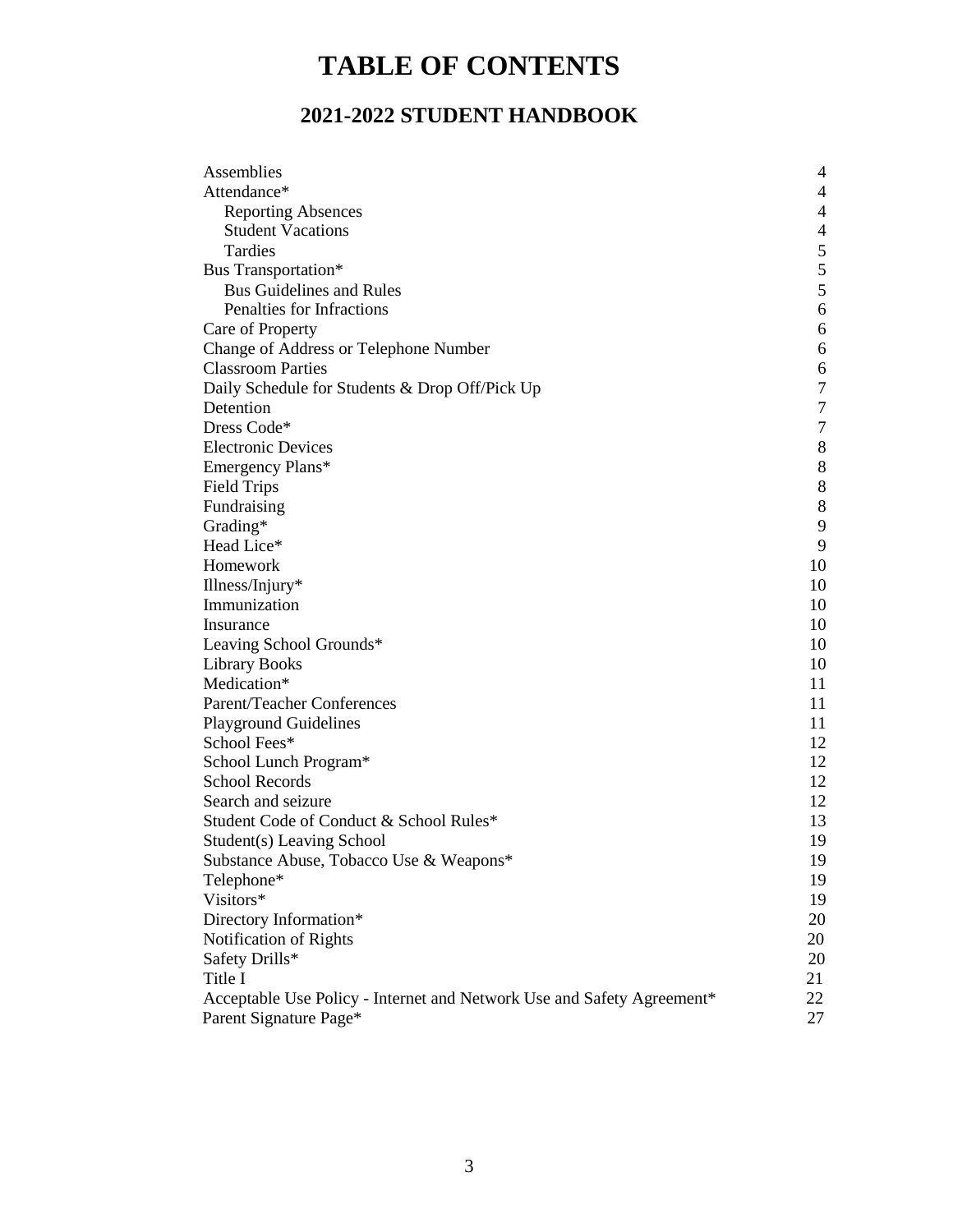#### **ASSEMBLIES**

Assemblies are planned periodically as special events on the school calendar. Some typical assembly themes include athletics, cultural presentations, academic areas, and professional speakers. There is often a significant investment in time and money in preparation for any assembly program. Student attendance is a privilege and must be earned through appropriate behavior. Special attention to etiquette and good citizenship is expected of all students.

#### **ATTENDANCE\***

Any student from kindergarten through grade eight (K-8) who misses twenty-one (21) days of school throughout the year WITHOUT a doctor's excuse, documentation from legal counsel, death notice of a relative, or documentation of a religious holiday will be referred to juvenile court regarding possible attendance charges being brought against the student and/or parent/guardian. Letters will be sent after five (5) days absence; ten (10) days absence; fourteen (14) days absence; and twenty-one (21) days of absence.

Claymont City School Policy requires a doctor's excuse upon the seventh  $(7<sup>th</sup>)$  day of absence in a semester or upon the tenth  $(10<sup>th</sup>)$  day of absence in a school year. Students not turning in a doctor's excuse upon the seventh ( $7<sup>th</sup>$ ) day or more in a semester or upon the tenth ( $10<sup>th</sup>$ ) day or more in the school year will be given an unexcused absence.

Pursuant to Ohio Law, five (5) consecutive days of unexcused absence, seven (7) or more unexcused absences within a school month or twelve (12) unexcused absences within a school year CAN have truancy charges filed.

Absences occurring due to OUT of School Suspension (OSS) will not be counted toward the twenty-one (21) days of absences; however, family vacation days WILL count toward the twenty-one days of accumulated absences.

#### *REPORTING ABSENCES*

Parents are to telephone the school each morning by 9:00 a.m. when their child is absent **(voicemail is available 922-5641 ext. 1501)**. Please leave information including your child's name, grade level, teacher's name, and the reason for the absence. Excessive unexcused absences may lead to legal action against the parents under the truancy laws.

#### *STUDENT VACATIONS*

Students at Claymont are permitted to go on vacation during the school year without penalty to their academic standing (except the week ending each semester). The purpose of this policy is to accommodate parents who must take their vacations during the school year because of company

(industry) policies. The intention of this policy is to permit families to be together. A parent must present himself/herself at the school and discuss the proposed absence and the length of the absence with the principal. The number of days absent for vacation; however, DO COUNT toward the twenty-one (21) days of absences.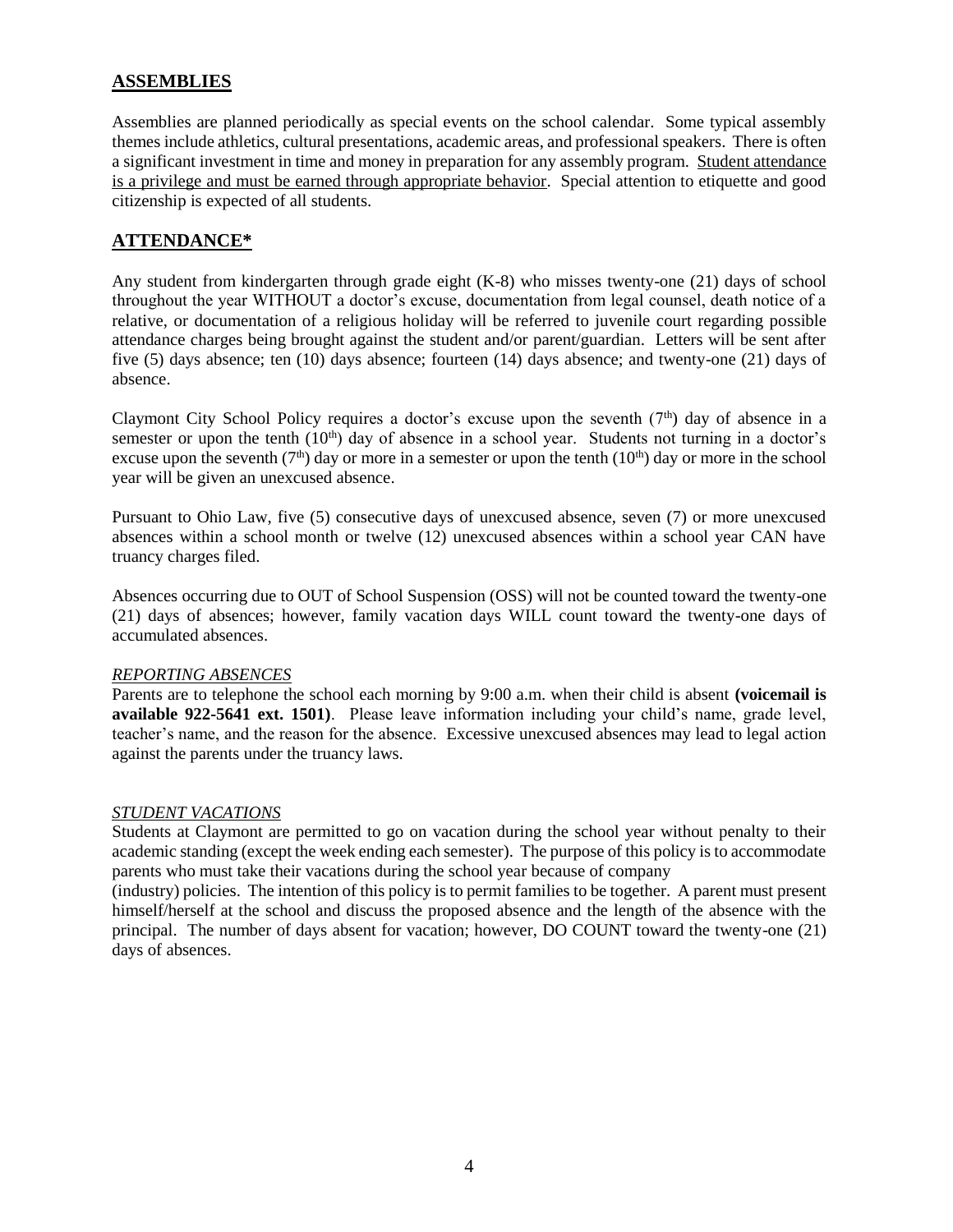#### *TARDIES*

- A. When a student receives four (4) tardies per year:
	- 1. Parent notified by letter
- B. When a student receives eight (8) tardies per year:
	- 1. Parent notified by letter
	- 2. Parent will be contacted by attendance officer, social worker and/or principal
- C. When a student receives twelve (12) tardies per year:
	- 1. Parent notified by letter
	- 2. Conference scheduled between parent and attendance office, social worker and/or principal
- D. When a student receives sixteen (16) tardies per year:
	- 1. Charges may be filed in juvenile court
	- 2. A referral may be made to the Department of Job and Family Services claiming Educational Neglect.

#### **BUS TRANSPORTATION\***

The Claymont Board of Education provides transportation for students in accordance with the rules and regulations of the State of Ohio. All schedules, routes, and stops are under the direction of the district transportation coordinator. The same regulations regarding care of property in the classroom or on the school grounds apply to those pupils who ride the school bus. Bus students are not permitted to ride any bus other than their assigned route unless special permission is obtained from the principal. Any questions about transportation can be answered by the coordinator at (740) 922-5478 ext. 12004.

- If a student rides a regular route to and from school he/she must ride that bus. Students are not permitted to change busses once a regular route has been established.
- Any student who misses an afternoon bus is to report to the office so arrangements can be made for pick-up.

#### *BUS GUIDELINES AND RULES:*

- 1. Arrive at the bus stop at least five (5) minutes prior to the scheduled stop.
- 2. Stay off the road at all times.
- 3. Wait until the bus is completely stopped before moving forward to enter. Do not cross a highway until the bus driver signals that it is safe.
- 4. Enter the bus single file and go immediately to a seat. Keep head, hands, and arms inside at all times and remain seated while the bus is in motion.
- 5. The driver is in complete charge and must be obeyed.
- 6. Keep all objects out of the aisle.
- 7. Do not litter on the bus or throw anything from the bus.
- 8. Students are to be courteous to the driver, other bus riders, chaperones, and all other persons.
- 9. Smoking and eating are not permitted on the bus.
- 10. Any damage done to the bus equipment will be paid for by the student offender and/or parent/legal guardian.
- 11. Students must not tamper with the bus or any of its equipment.
- 12. Yelling, cursing, obscene language, scuffling, and fighting are forbidden on the bus.
- 13. Any action, loud talking, or horseplay that might distract the driver is forbidden.
- 14. In case of an emergency, the directions of the bus driver are to be followed.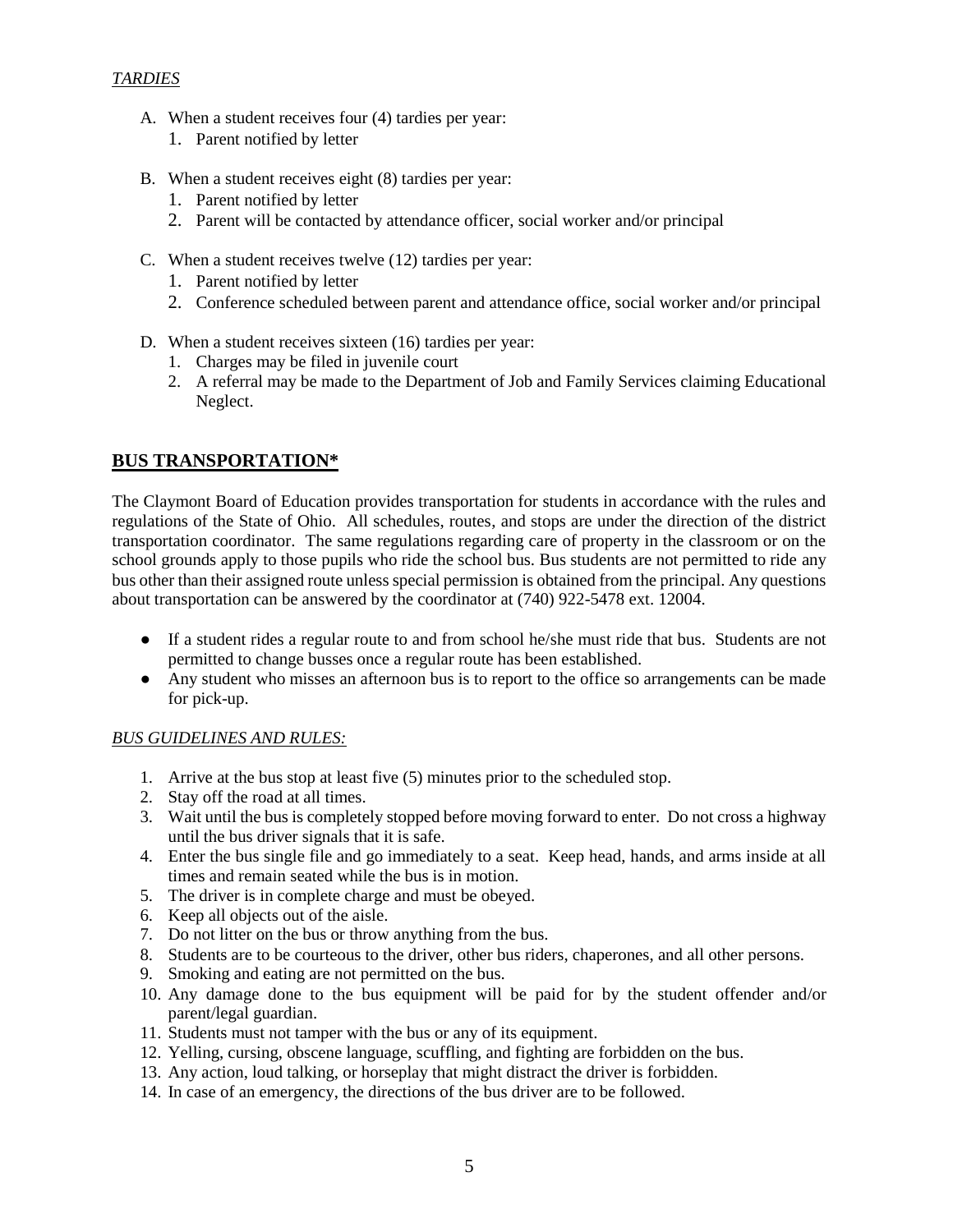#### *PENALTIES FOR INFRACTIONS:*

A student who becomes a discipline problem on the bus may be deprived of the privilege of riding on the bus as determined by the Transportation Director and/or the building principal.

| <b>First Offense</b> | Conference with principal/letter home              |
|----------------------|----------------------------------------------------|
| Second Offense       | Suspension for one $(1)$ school day from the bus   |
| Third Offense        | Suspension for three (3) school days from the bus  |
| Fourth Offense       | Suspension for five (5) school days from the bus   |
| Fifth Offense        | Suspension for ten $(10)$ school days from the bus |

Any student riding a bus who refuses to identify him/herself to the bus driver or swears at the bus driver will lose his/her bus transportation privileges for one calendar year.

#### **Any other flagrant offense will result in suspension at the discretion of the principal.**

*All parents will be notified if a student is suspended from the bus, the parents will be required to furnish transportation to and from the school during the entire period of the suspension.*

Students choosing to violate the school transportation safety rules may have their bus-riding privilege revoked for a period of time. Continued violation of transportation safety rules may result in a student's bus-riding privilege being revoked for the remainder of the school year. **If a student has been denied the privilege of riding a school bus, this includes all school buses in the Claymont City School District**

#### **CARE OF PROPERTY**

The statues hold parent(s) liable for any destruction to school property caused by their children.

#### **CHANGE OF ADDRESS OR TELEPHONE NUMBER**

Parents are to notify the school immediately if they move or change home or work numbers; the new address or telephone numbers are to be given to the school so the child's records can be kept up to date. **You must complete the OneView on-line forms to update any address or telephone changes to the emergency medical forms as well.** 

If any move may result in a change of building within the district or a change of school districts, the parent is to contact the school at least two days in advance so decisions and arrangements can be made, the child's account can be cleared, and all necessary paperwork can be completed before the date of the move.

#### **CLASSROOM PARTIES**

There will be classroom parties throughout the year to celebrate different occasions or holidays. Classroom teachers will organize their own room's party.

**Pre-packaged** treats may be brought in for student birthdays when cleared with the classroom teacher.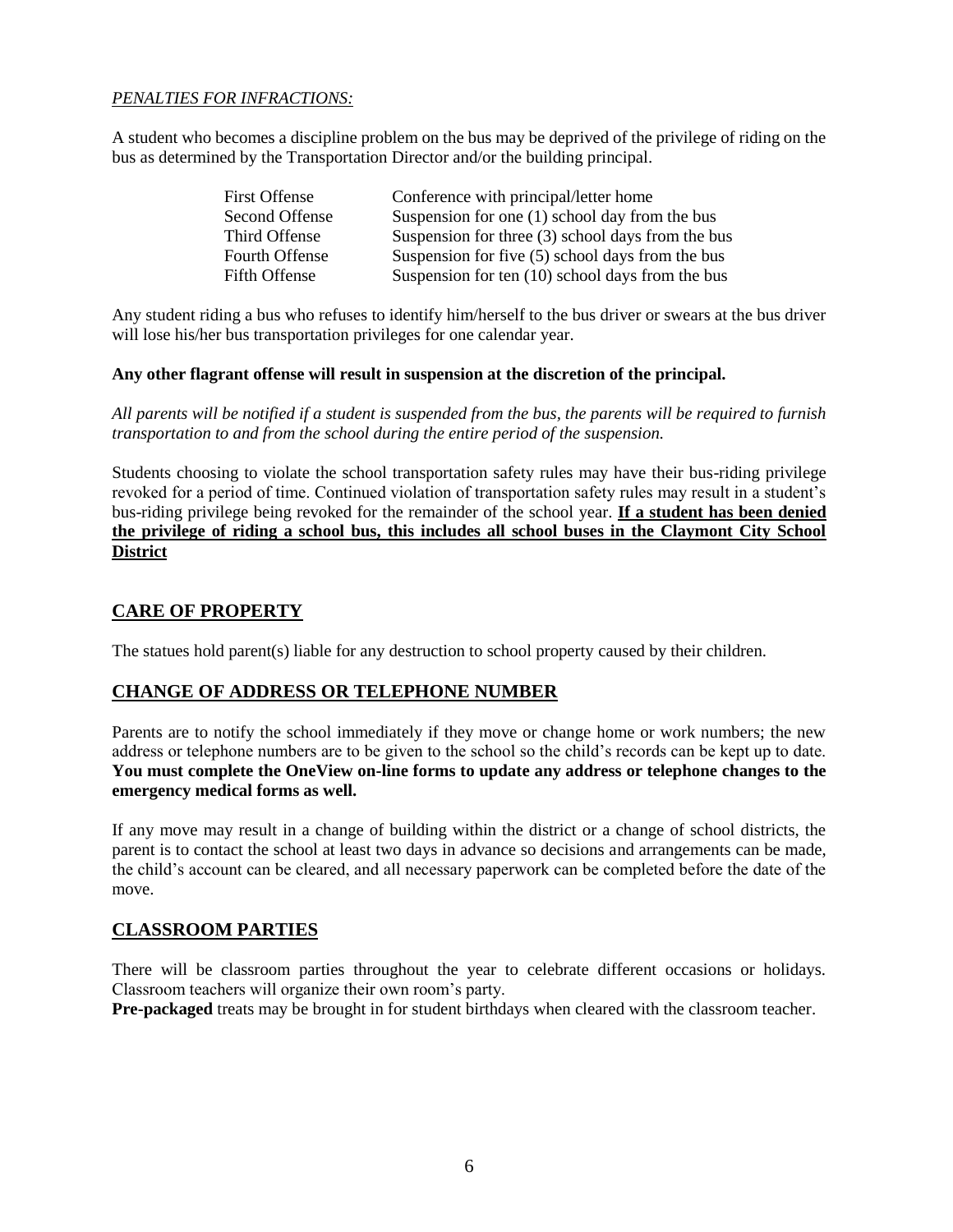#### **DAILY SCHEDULE FOR KINDERGARTEN & 1ST GRADE STUDENTS**

#### **School Hours: 7:50 a.m. – 3:15 p.m.**

| 7:50            | Students may enter the building, Breakfast begins |
|-----------------|---------------------------------------------------|
| 8:10            | Breakfast ends                                    |
| 8:15            | Class begins $-$ Tardy Bell rings                 |
| $10:45-11:15$   | K-Lunch, 1st-Recess                               |
| $11:15 - 11:45$ | K-Recess, 1st Lunch                               |
| 3:05            | Dismissal: Walkers and Car Pick-Up                |
| 3:15            | Dismissal: Bus Students                           |

#### **DROP OFF/PICK-UP AREA**

**Students may arrive at school beginning at 7:50 a.m**. Students should not be dropped off before that time as there will be no staff on duty and the doors will be locked until then. **Students need to be dropped off and/or picked up in the Trenton Avenue parking lot. Do not use the bus canopy entrance before or after school for dropping off or picking up your child.** It is also very important that students are not dropped off on Trenton Avenue (the street). It is extremely dangerous for students to be let out on Trenton Avenue and then walk across the parking lot to enter the building. This is for your child's safety as well as the safety of all students.

**When dropping your children off in the Trenton Avenue parking lot, three (3) cars can pull up at a time. Parents are to remain in the cars, drop the student/s off, and have them exit to the sidewalk near the school.** By doing this, it will allow the drop off lane to flow more efficiently.

Parents will not be entering the building to drop off students. If you are planning to walk your child to the door after dropping them off, do not park/leave your vehicle in the flow of traffic. Park your vehicle in a parking space. This will allow those behind you to continue the traffic flow, helping to eliminate the build-up of cars on Trenton Avenue.

#### **DRESS CODE\***

Students shall not wear hair styles, make-up or clothing that is considered a safety hazard or causes interference, a classroom disturbance or can cause excessive wear or damage to school property. Obscene or distasteful words and /or pictures on clothing shall not be permitted. Hoop earrings of any kind propose a safety hazard and shall not be permitted.

The following clothes are NOT permitted:

#### ● *MIDRIFF SHIRTS, MESH SHIRTS, SPANDEX SHORTS*

Jeans that students can walk on or have strings dragging on the ground cannot be worn. Students are permitted to wear finger-tip shorts during the school year; however, students should always be dressed appropriately for the weather conditions. **Shoes must tie and/or have backs or straps across the heels. (No Flip Flops)** Objects that protrude, can protrude, or are otherwise attached to the shoe or sole of the shoe are forbidden (ex. roller skate shoes; cleats). If the above rules are not followed, the parents will be contacted to bring a change of clothing to school.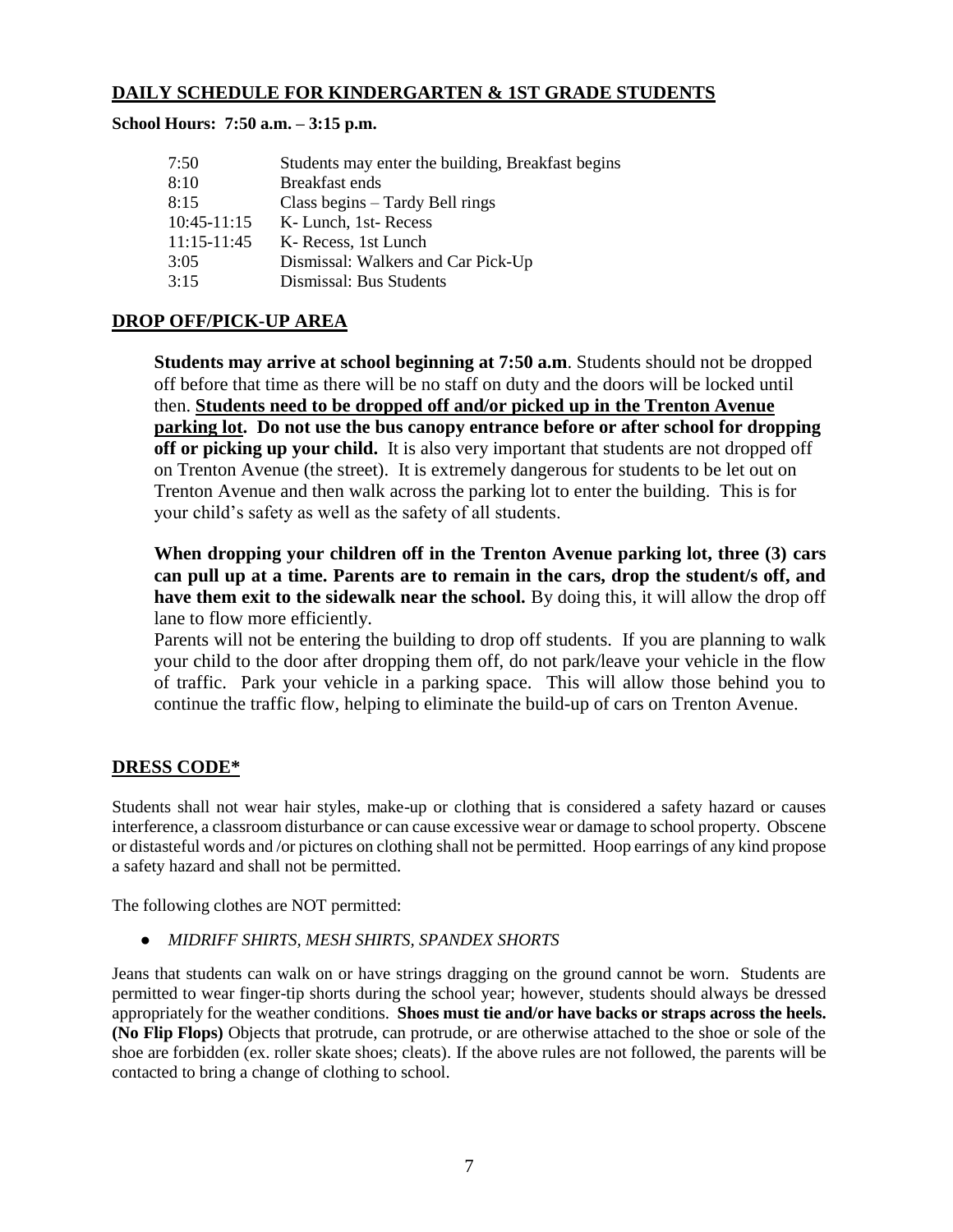#### **ELECTRONIC DEVICES**

Personal electronic devices such as cell phones, Kindles, iPads, CD/DVD players, etc., and other devices capable of transmitting or receiving signals may not be used during school hours, unless approved by the classroom teacher/principal. If brought to school, devices must be stored in the students' bookbag and must be set to the off/quiet position. Any device which is found to be on, make a noise, vibrate, or otherwise call attention to itself will be deemed to be creating a disruption. Any device found to be in violation of these rules will be confiscated and turned in to the school administration.

| <i>First Offense:</i> | The student may retrieve the item from the administration that day after-school.             |
|-----------------------|----------------------------------------------------------------------------------------------|
| Second Offense:       | The item will be returned only to a parent/guardian who comes in to retrieve it              |
|                       | from the administration.                                                                     |
| Continued Offenses:   | The student will receive disciplinary action up to and/or including in-school<br>suspension. |

#### **EMERGENCY PLANS\***

Our staff is prepared to take prudent actions should any emergency arise during the school day. Emergency evacuation drills are conducted periodically to give students an opportunity to practice procedures. Due to inclement weather or at the time of special emergencies, it may be necessary to call a two (2) hour delay, close school, modify bus routes or dismiss school early.

Refer to the school website or listen and/or watch the following stations for information:

| RADIO: |              | <b>TELEVISION:</b> |
|--------|--------------|--------------------|
|        | WJER 1450 AM | <b>WTOV</b>        |
|        | WBTC 1540 AM | FOX 8              |
|        | WTUZ 99.9 FM |                    |

Parents should arrange with their child/ren as to where the child/ren are to go in the event of an early dismissal. Telephone calls are not possible.

#### **FIELD TRIPS**

Field trips within our city and to nearby points of interest may be scheduled by various classroom teachers throughout the school year. These trips are designed to supplement different aspects of the classroom curriculum and to introduce students to the resources of the community. Student attendance is a privilege and must be earned through appropriate behavior and payment of school fees. The appropriate forms must be filled out in order for students to attend. Parents will receive notices of field trips well in advance of the scheduled trip date. Sometimes a small amount of money may be requested from each student to help defray costs.

#### **FUNDRAISING**

There will be various fund-raising campaigns during the year. Selling will be voluntary and no minimum sales will be required. Classroom or PTO fund-raising projects, organized by a teacher/parent, may occasionally be requested. These too will be voluntary and will be approved by the building principal and Board of Education.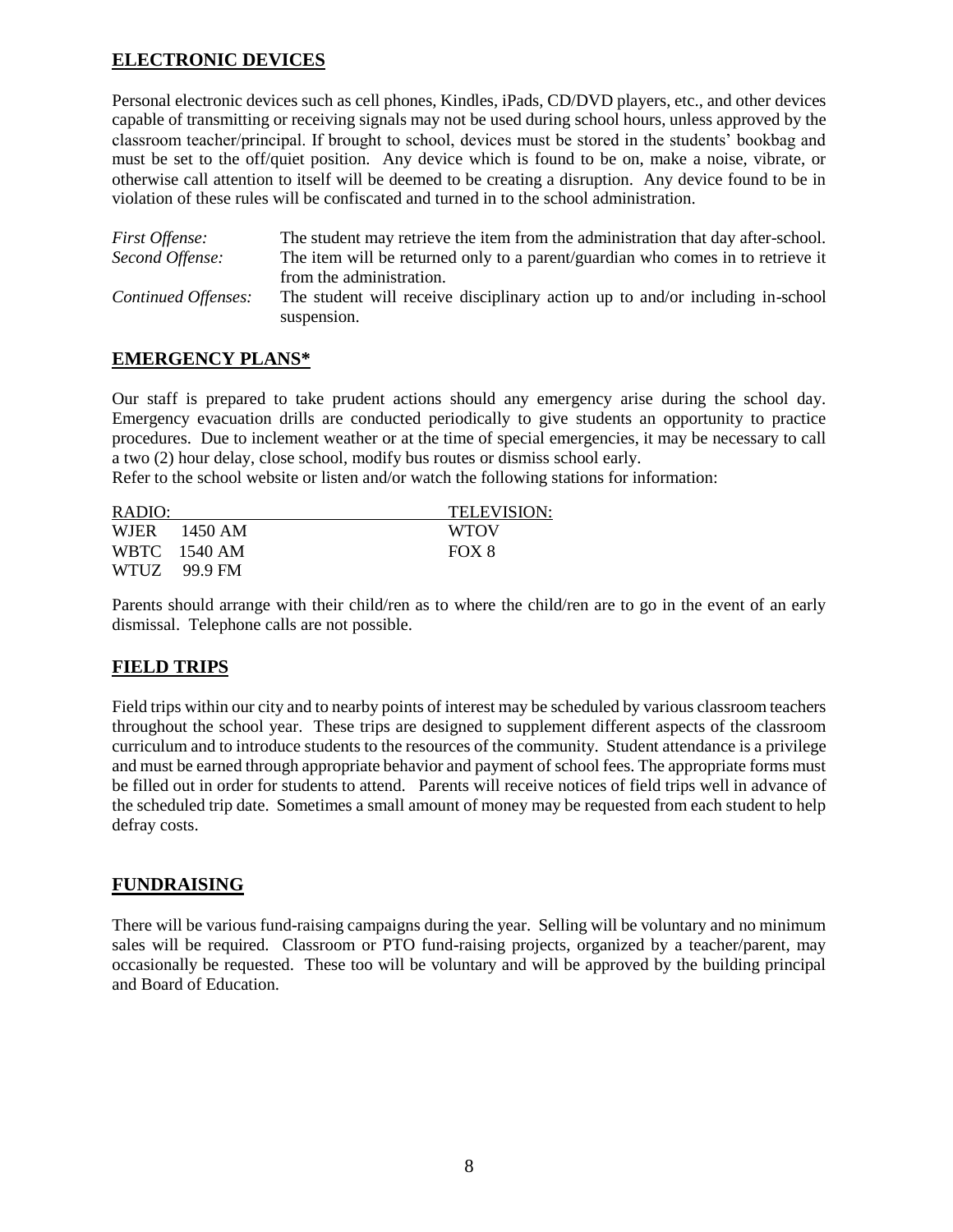#### **GRADING\***

The Claymont Board of Education recognizes that a system of grading student achievement can help the students, teacher, and parents to better assess the student's progress toward personal educational goals and to assist the student in the implementation of that progress.

#### **GRADES ARE BASED ON THE FOLLOWING SCALE:**

| $A = 90-100$ | Excellent             | $4.0 - 3.6$     | 4 Points |
|--------------|-----------------------|-----------------|----------|
| $B = 80-89$  | Above Average         | $3.5 - 2.6$     | 3 Points |
| $C = 70-79$  | Average               | $2.5 - 1.6$     | 2 Points |
| $D = 60-69$  | <b>Barely Passing</b> | $1.5 - 0.6$     | 1 Point  |
| $F = 0.59$   | Failure               | $0.5 -$<br>- () | 0 Points |

#### **KINDERGARTEN GRADES**

Students in Kindergarten receive progressional marks:

| $E =$  | Excellent                |
|--------|--------------------------|
| $S =$  | Satisfactory             |
| $MP =$ | <b>Making Progress</b>   |
| $HD =$ | <b>Having Difficulty</b> |

#### **1ST GRADE**

Students in Grade 1 receive letter grades and some progressional marks.

The level of a student's academic achievements will determine his/her school placement for the next school year.

RETENTION: A student may be retained at his/her current grade level when he/she has:

- 1. In the opinion of the professional staff, failed to demonstrate proficiency in mathematics  $\&$ reading;
- 2. In the opinion of the professional staff, failed to achieve the instructional objectives set forth at the current grade level that are requisite for success at the succeeding grade level.

#### **HEAD LICE\***

Claymont City Schools **has a no-nit policy**. Students found with head lice (live or nits) will be sent home. The student must be checked by the nurse, with a parent and siblings (if within the district) present, before returning to school. The nurse will clear the student lice free/nit free. One day's absence for lice removal is excused. Any additional absences are unexcused. If a pattern of reoccurring licerelated absences develops, the matter will be brought to the attention of the Attendance Officer.

What to do if lice or nits are found:

- 1. Treat ALL individuals with the lice or nits with an anti-lice shampoo.
- 2. Soak all combs and brushes in an anti-lice shampoo solution for ten (10) minutes.
- 3. Wash all bedding, pajamas, hats, coats, and any items that have had contact with the infested individual's head. Articles that cannot be washed can be stored in a plastic bag for two (2) to three (3) weeks.
- 4. IMPORTANT: Retreat all individual's hair in eight (8) to ten (10) days. Wash bedding, pajamas, and soak combs and brushes again.
- 5. Check individual's hair nightly for one (1) week, and weekly for at least three (3) weeks.

#### *Parents are responsible for taking their child to the designated site for the re-entry exam.*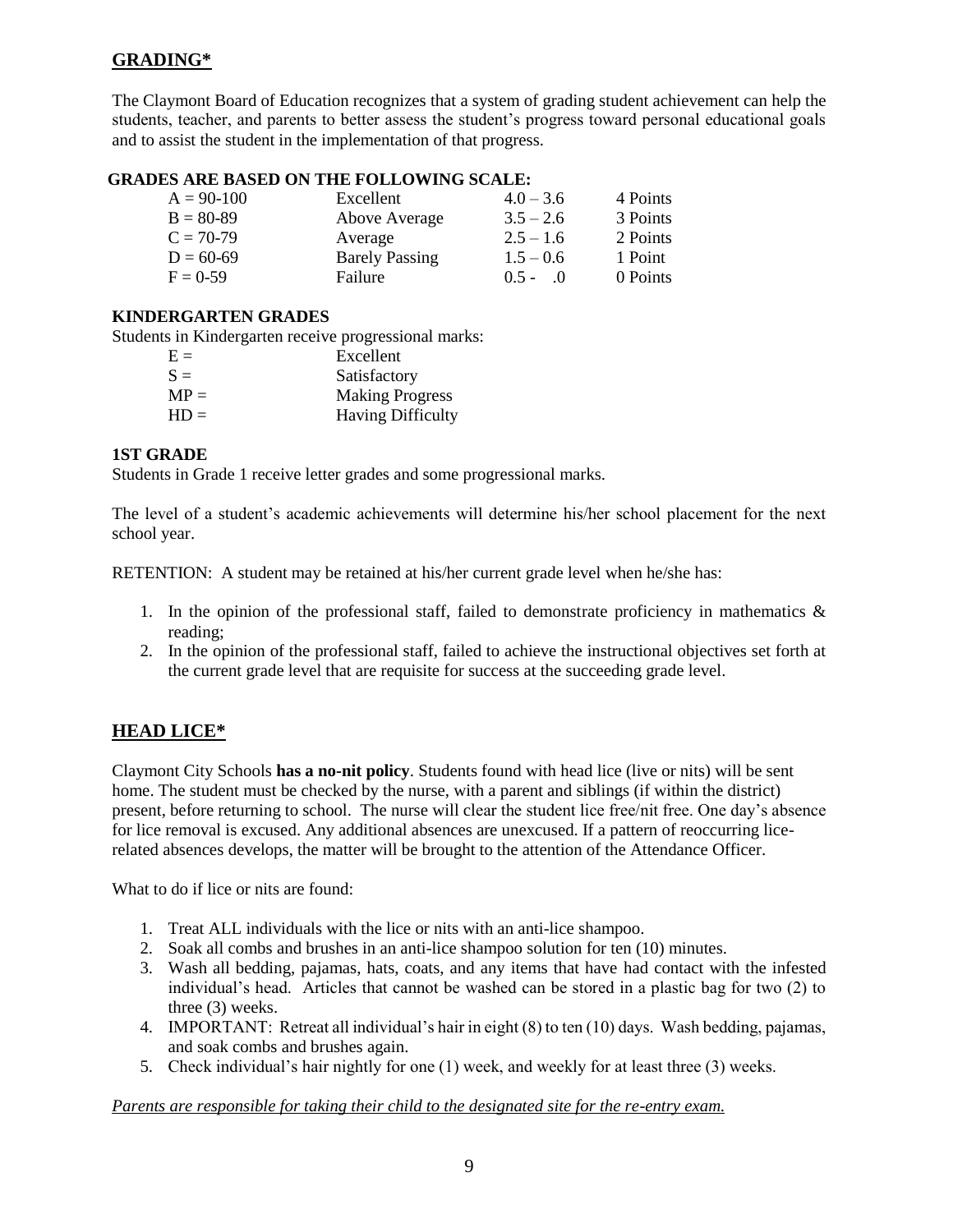#### **HOMEWORK**

Homework can provide skill practice that reinforces classroom learning. Parents can help their children by arranging a quiet, comfortable place for the students to work and by seeing that assignments are completed.

#### **ILLNESS/INJURY\***

Sick children are the responsibility of the parent and can be better cared for at home. Parents are to provide the school with the phone numbers or information as to where they can be reached in case their child becomes ill or injured. Parents are to also provide information about someone else who can care for the sick or injured child. Sick/Injured children will be released ONLY to the child's custodial parent or person identified by the custodial parents on the registration cards or Emergency Medical Forms.

#### **IMMUNIZATION**

In order to safeguard the school community from the spread of certain communicable diseases and in recognition that prevention is a means of combating the spread of disease, the Board of Education requires all students to be immunized against poliomyelitis, rubeola, diphtheria, rubella (German measles), pertussis, tetanus, and mumps in accordance with State statutes, unless specifically exempt for medical or other reasons.

#### **INSURANCE\***

Any medical costs for injuries received at school are the responsibility of the parents. There is reasonably priced insurance available through an area firm. Forms are sent home at the beginning of each school year and are available in the office throughout the school year.

#### **LEAVING SCHOOL GROUNDS\***

Students will not be permitted to leave the school grounds without the knowledge and approval of the parent/guardian *IN WRITING*. **Verbal approval will not be accepted.** Parents or an approved person must sign the student out in the school office. The approved person should be prepared to present identification such as a driver's license. No student will be removed from the building by law officials without the prior knowledge of the parents unless a statement of arrest is made or a warrant for arrest is presented. EXCEPTION: Representatives from the Department of Job and Family Services may remove a child from the school who is believed to have been physically or sexually abused.

#### **LIBRARY BOOKS**

If a library book is damaged beyond repair, payment in full for the replacement cost of the book will be charged. No library loans will be made until payment has been received. If the replacement cost for a book is not available because the book is out of print, library personnel will determine a reasonable cost. Partial payment for books that are damaged by neglect or intent – but can still be cleaned and used again will be \$5.00 for hardback books and \$3.00 for paperback books. No library materials will be loaned until payment is received.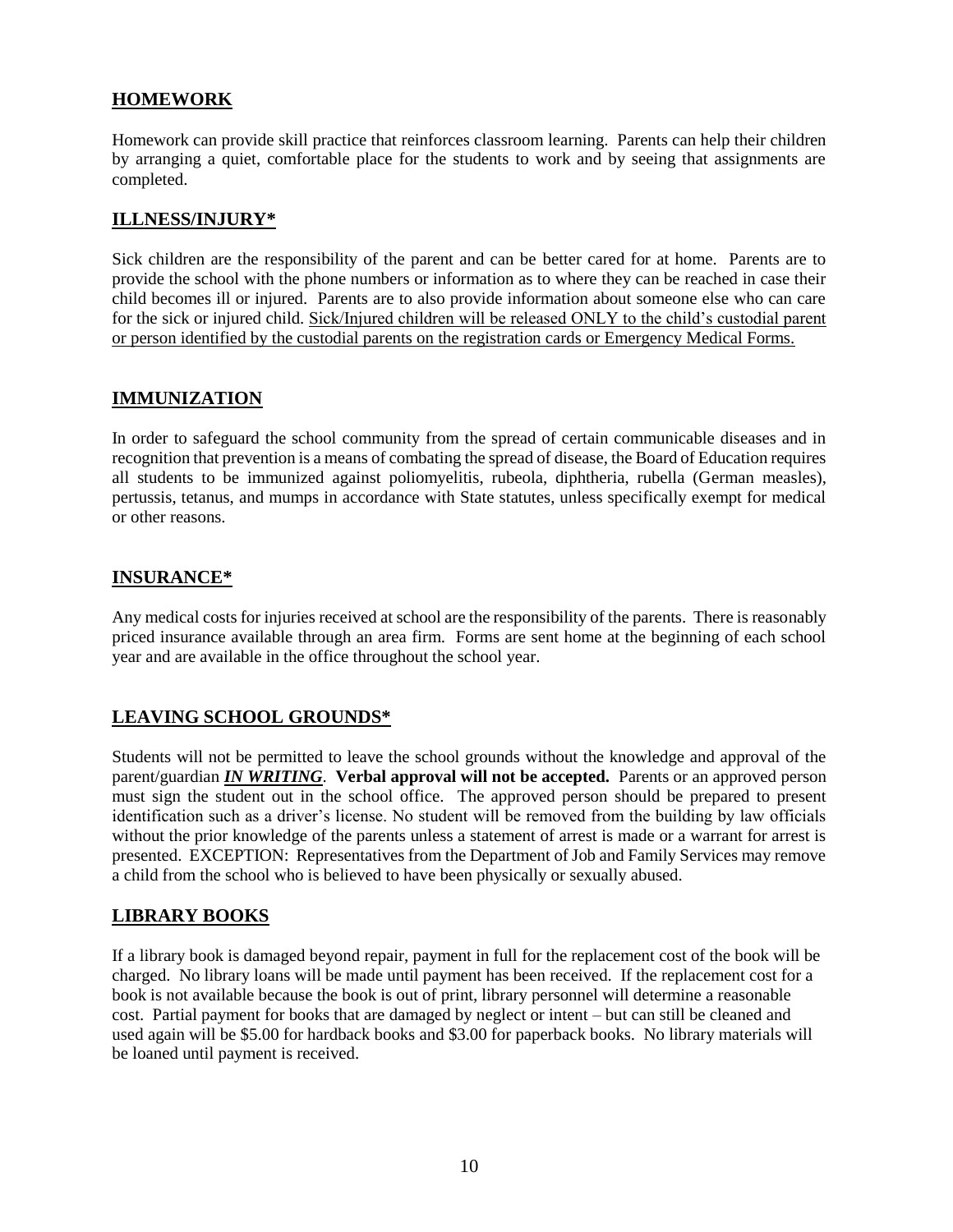#### **MEDICATION\***

It is strongly recommended that required medication be administered in the home. Parents should ask their doctor to arrange the time medication is given to avoid school hours if possible. If this is not possible, parents may come to the school to administer medication to their children. If this cannot be done, any student who is required by a physician's order to take medication during the day must comply with the following policy:

- 1. MEDICATION MUST BE BROUGHT TO SCHOOL BY THE PARENT. It must be in a container appropriately labeled by the pharmacy or physician. Long-term medications may be brought in a one (1) month supply.
- 2. A RELEASE FORM FROM THE PARENT/GUARDIAN OF THE STUDENT AND THE PHYSICIAN requesting the medication be given during school hours MUST BE PRESENTED. These forms may be obtained in the school office.
- 3. New request forms must be submitted EACH YEAR and for changes in medication.
- 4. Prescription medication will be locked, out of view, in the school office.
- 5. Prescription drugs must be accompanied by a doctor's order, labeled with all necessary information including the student's name, the date, and the name of the drug and time intervals to be taken.

#### **PARENT/TEACHER CONFERENCES**

Parent-Teacher conferences are always welcome. District Parent-Teacher conferences are scheduled twice a year, however, if a parent has a special concern, a conference can be requested at any time by contacting the child's teacher.

#### **PLAYGROUND GUIDELINES**

*SWINGS:*

- Only one person at a time is to swing on a swing seat.
- Students are to sit on their bottom when using a swing.
- Let the swing stop swinging before getting off the swing.
- No running or playing behind the swings

#### *SLIDING BOARDS:*

● Students should slide down the slide on their bottoms and feet first in a sitting position. *MONKEY BARS:*

● Play carefully on the monkey bars; climb carefully to the ground when leaving them.

● Students are not to hang solely by their legs or feet while playing on the monkey bars.

#### *SPORTS:*

● Tackling or rough play is **NOT** permitted.

*RUNNING:*

● Running is permitted if done in a safe, respectful manner.

#### *MISCELLANEOUS:*

- If a ball or other playground items leave the playground area, tell the staff member on duty and ask for instructions on how to get the ball or item safely.
- No ball or other item shall be thrown at, thrown toward, or bounced from the building.
- If you must go into the building early, explain your reason to the staff member on duty and ask for permission; do not go into the building without the staff member's permission.
- When the staff member calls or signals, students are to stop playing at once and line up quietly at the designated spot, students are to keep quiet so they can hear the duty teacher.
- Students are to remain quiet as they enter the building and proceed through the hallways.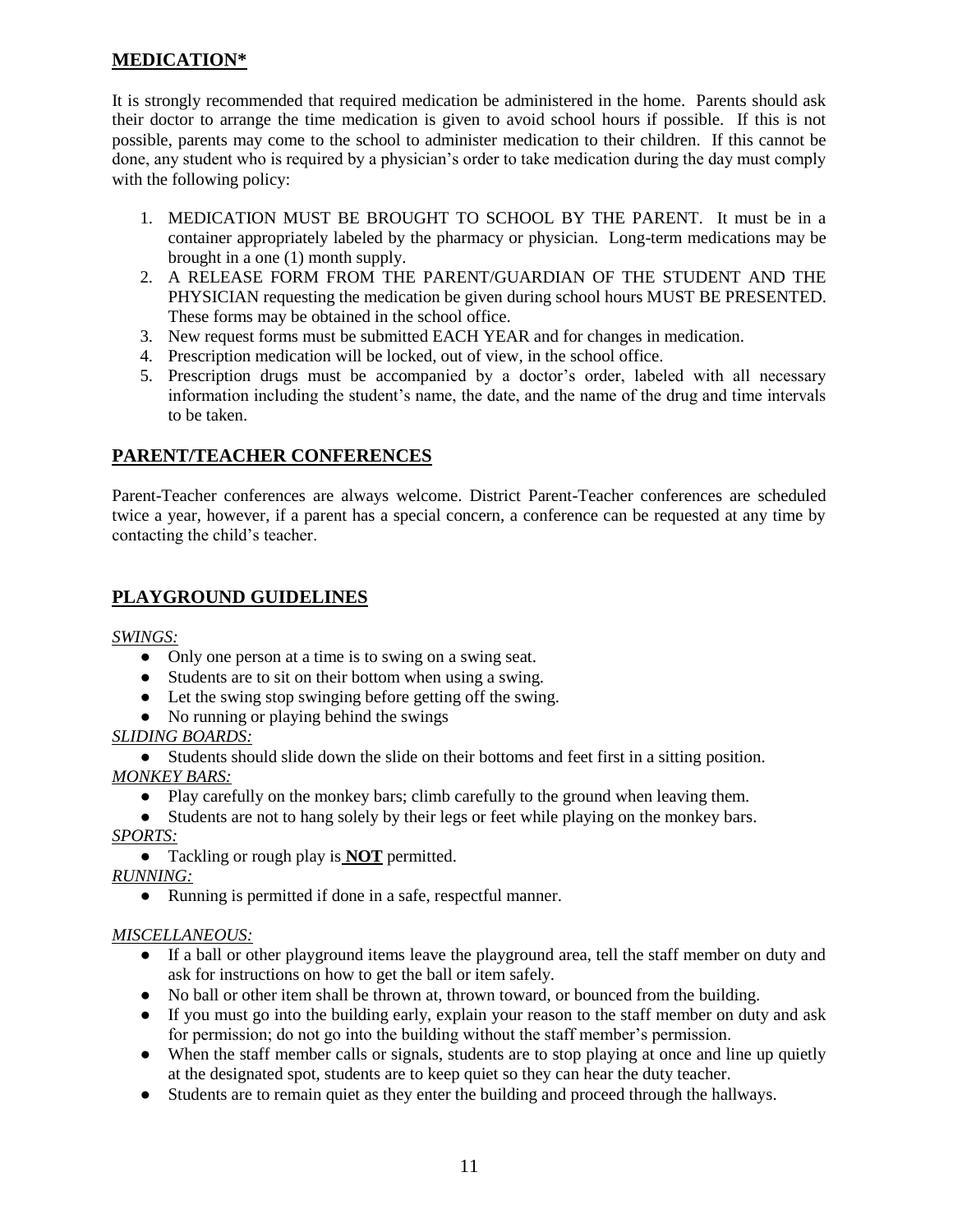#### **SCHOOL FEES\***

There is a charge for student fees and supplies for the school year. Fees for the year are \$25.00 for all grades. Additionally, a \$30.00 technology fee **is charged** per year for grades K-5. The fee covers repairs of accidental device breakage by students. *Checks can be made payable to the Claymont Board of Education.* Please contact the office for information regarding creating a payment plan if necessary. School fees must be paid or arrangements to pay the fees must be made by the end of the first nine-week grading period or your child's report card will not be issued. Please understand that unpaid school fees accumulate from year to year.

#### **SCHOOL LUNCH PROGRAM\***

Claymont Schools offer Free Breakfast and Free Lunch for the students every day. Lunch will be served each day school is in session. Breakfast is served each day except on 2hr delays. Claymont Primary is fortunate to provide a point of sale system for our families in which every student keys in their personal 6-digit identification number every time they go through the meal line (breakfast and/or lunch). This system is used when students want to purchase an extra item at lunch/breakfast. All money deposits are made before school starts and should be sent in a sealed envelope with the child's name clearly written on the envelope. Students should NOT bring pop to school. If a student is to go with another student to lunch, notes must be received from the parents of BOTH students. All students leaving the building at lunch (or any time) prior to dismissal are to sign out in the office.

| School Lunch     | \$ Free |
|------------------|---------|
| School Breakfast | \$ Free |
| Milk             | \$0.55  |

#### **SCHOOL RECORDS\***

School records are confidential and they are protected by the "Privacy Act". Only authorized school personnel and the child's natural parents or legal guardian have access to these records. Information is only given to others after the student's parents have granted written permission. Parents have the right to request access to their child's school records and the reasonable request of school officials to explain and/or interpret these records. Parents are afforded the opportunity for a hearing to challenge the contents of the records. School officials must grant access to these records within 45 days of the request. A divorce or change in custody does not change the right of a natural parent to have access to their child's records. A non-custodial parent may request and receive a copy of the child's records; however, stepparents have NO rights to records, reports, or conferences unless these rights are granted to them by the custodial parent.

The Claymont City School District has established the following information about each student as "directory information" and will make it available upon a legitimate request unless a parent, guardian, or adult student notifies the RECORDS CONTROL OFFICER (Superintendent) before the *end of September* that he/she will not permit distribution of any or all of such directory information. "Directory Information" is student's name, address, date of birth and attendance.

#### **SEARCH AND SEIZURE\***

All persons are hereby put on notice that lockers, desks, and storage units provided for student use are, and remain at all times, the property of the Claymont Board of Education. In addition, all persons are hereby notified that lockers, desks, or storage places provided for student use and the contents thereof are subject to random search at any time without regard to whether there is reasonable suspicion that any locker, desk, or storage place and contents contain evidence of a violation of a criminal statute or school rule. (RC3313.20)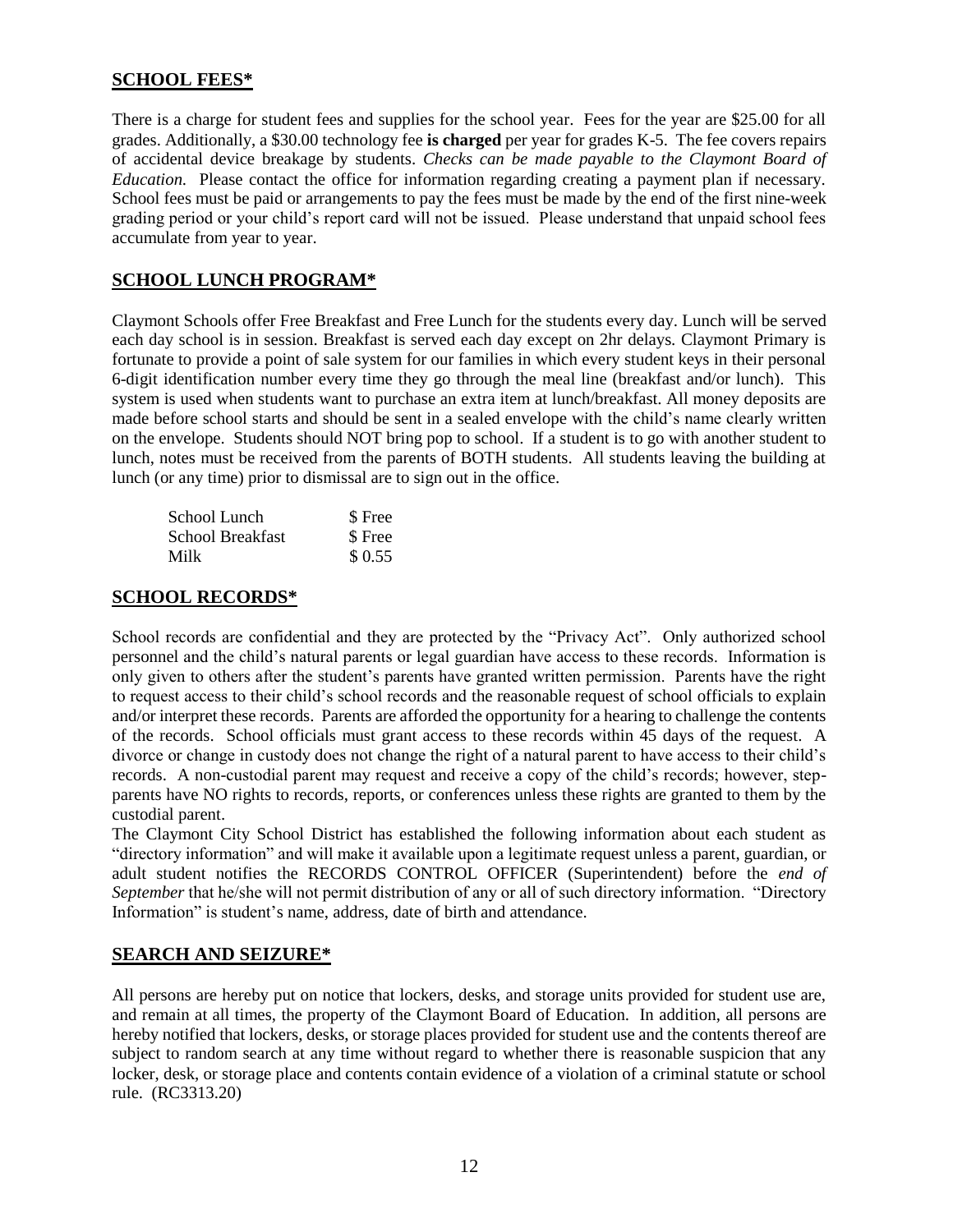#### **STUDENT CONDUCT and SCHOOL RULES**

*Be Respectful, Be Responsible, Be Safe*

*Statement of Purpose:* The following regulations define in detail how the Board of Education expects students to conduct themselves in the Claymont City School District.

#### *Student Conduct*

- Eating of food will be confined to the cafeteria without prior approval of the principal.
- Use of tobacco in any form is not permitted in the school building or on the grounds.
- Students should not write on public property. Any disfigurement or destruction of our building will be considered as a serious violation that will result in cost to the parents.
- Use of alcoholic beverages or drugs, not prescribed by a medical practitioner, are not permitted on school property.
- Courtesy and good sportsmanship should prevail at all times.
- Students should maintain good attendance and punctuality.
- Students' grades will be the result of their own efforts.
- Good health habits should apply to one's personal appearance.
- Suspended students cannot participate or attend any extra-curricular activities during the period of their suspension.
- During the regular school day, all students must be accounted for.

#### *Student Behavior*

All teachers have been requested to be on the alert for any student behavior which is in violation of school regulations. Students should behave in a manner that will be a credit to our school.

Students should refrain from the following:

- Fighting on or near school property.
- Disrespect of school personnel.
- Loitering in the areas of heavy traffic.
- Rowdy behavior or running in the building.
- Littering in the building or on school grounds.
- Possessing inappropriate reading material in school.
- Leaving school without permission.
- Students are not to chew gum or eat candy at school, unless authorized by school personnel.
- Students are not to make or throw snowballs or deliberately slide on ice at school.
- Students are not to bring toys or athletic balls to school unless authorized by school personnel.
- Students are not to bring electronic devices unless authorized by school personnel.
- Students are to realize that they are accepting the risk and responsibility for breakage and/or theft of anything they bring to school.
- Students are not to buy items from, sell items to, or trade items with other students while at school.
- Students must keep their hands and feet to themselves at all times to avoid unnecessary trouble.
- Students are not to play games involving "pretend" hitting, kicking or shooting.
- Students are not to wear hats in the building, unless authorized by school personnel

#### *Classroom Behavior*

- Generally, standards throughout the school will be the same. However, each teacher is expected to specify particular rules and procedures suited to the particular needs of the class.
- Disturbances which interrupt the learning process cannot be permitted by any teacher. When a student feels an issue is very important and a difference of opinion has come about, the student, unless it pertains to the lesson, should wait until the end of the period or seek a mutually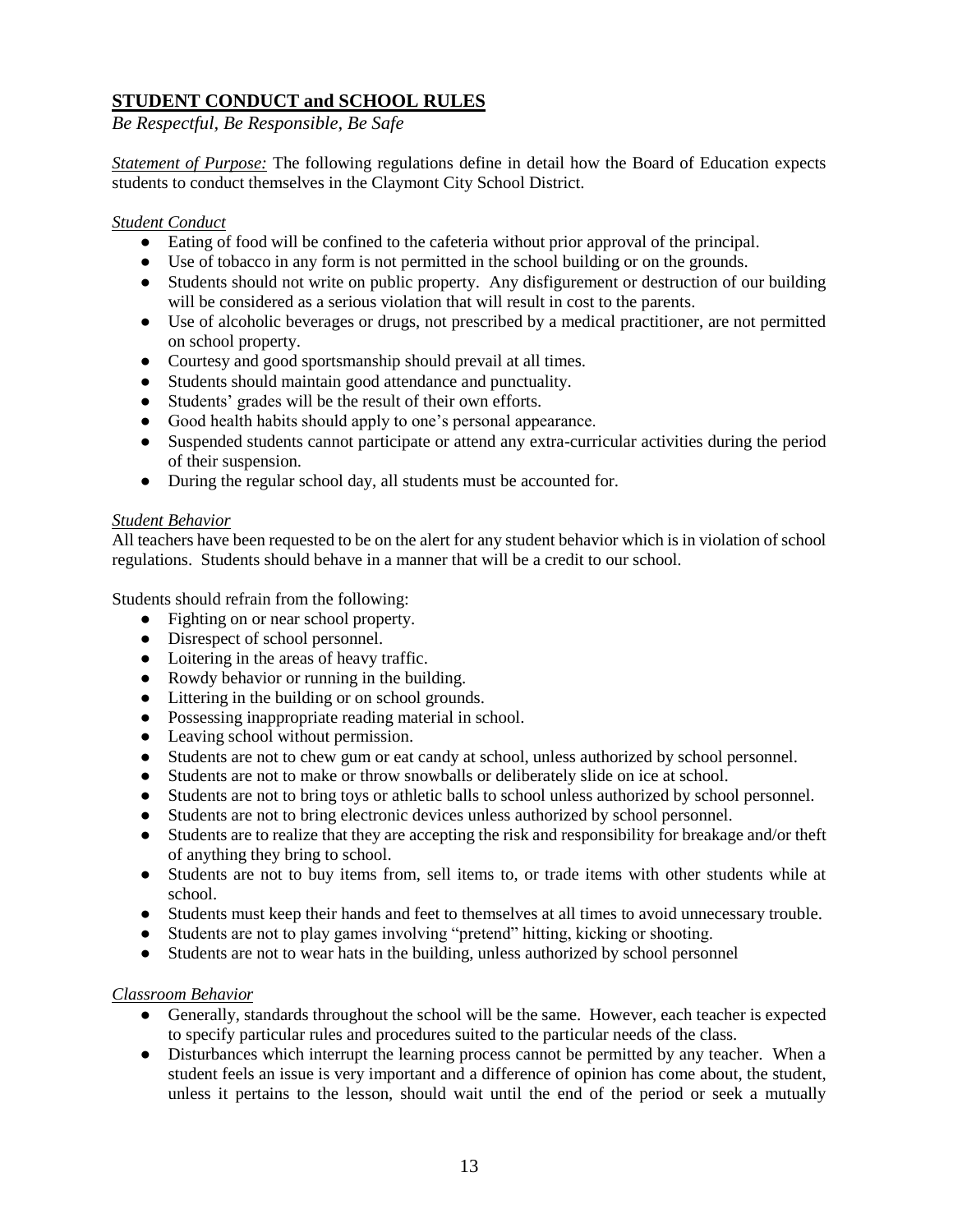convenient time to discuss the problem with the teacher.

- The teacher has the responsibility and authority to maintain order anywhere in the school, particularly, of course, in the classroom. When a student repeatedly disrupts a class or refuses to accept the teacher's authority, that student will be referred to an administrator for appropriate action.
- A rule of reason, restraint and understanding, applied to any difficult situation, will go further in resolving existing differences.

#### *Cheating*

Whether students give or receive information during an examination or in certain assignments, the offense is the same. Students will receive a zero (0) for the work.

#### *Extortion*

Threatening other students or extorting money or property from them is prohibited. Disciplinary action will be imposed upon those who attempt this. Students who are victims of such acts are asked and encouraged to report to teachers or the office so that definite action can be taken. This is the only way to ensure that incidents will not be repeated and that all such acts may be curtailed.

#### *Gambling*

Playing cards, flipping or matching coins, rolling dice for money or any other form of gambling will not be permitted. Teachers will confiscate any money or material. Repeated violations will be cause for referral to the office.

#### *Stealing*

Any student who commits or attempts to commit a theft or breaking and entering at school will be disciplined accordingly and/or referred to the authorities. Theft includes stealing school property from faculty, school employees, or other students. Breaking and entering includes the school building, lockers, locked rooms, or other areas prohibited to students because of time or specific reasons. Stolen or lost property should be reported to the office promptly.

#### *Student Valuables*

Students are cautioned not to bring extra money or electronic devices to school, and if they wear glasses or watches, to keep track of them at all times. Students, not the school, are responsible for their personal property.

#### *The District and the Law*

RIOTS - The district will not tolerate mass disruption by the student body in any form or for any reason. If such a situation does occur, the individual student will obey the class teacher, hall monitor, or anyone in authority. Failure to do so may result in suspension

#### *BULLYING AND OTHER FORMS OF AGGRESSIVE BEHAVIOR*

The Board of Education is committed to providing a safe, positive, productive, and nurturing educational environment for all of its students. The Board encourages the promotion of positive interpersonal relations between members of the school community. Aggressive behavior toward a student, whether by other students, staff, or third parties is strictly prohibited and will not be tolerated. This prohibition includes physical, verbal, and psychological abuse. The Board will not tolerate any gestures, comments, threats, or actions, which cause or threaten to cause bodily harm or personal degradation. This policy applies to all activities in the District, including activities on school property or while enroute to or from school and those occurring off school property if the student or employee is at any school-sponsored, school-approved or school-related activity or function, such as field trips or athletic events where students are under the school's control, or where an employee is engaged in school business.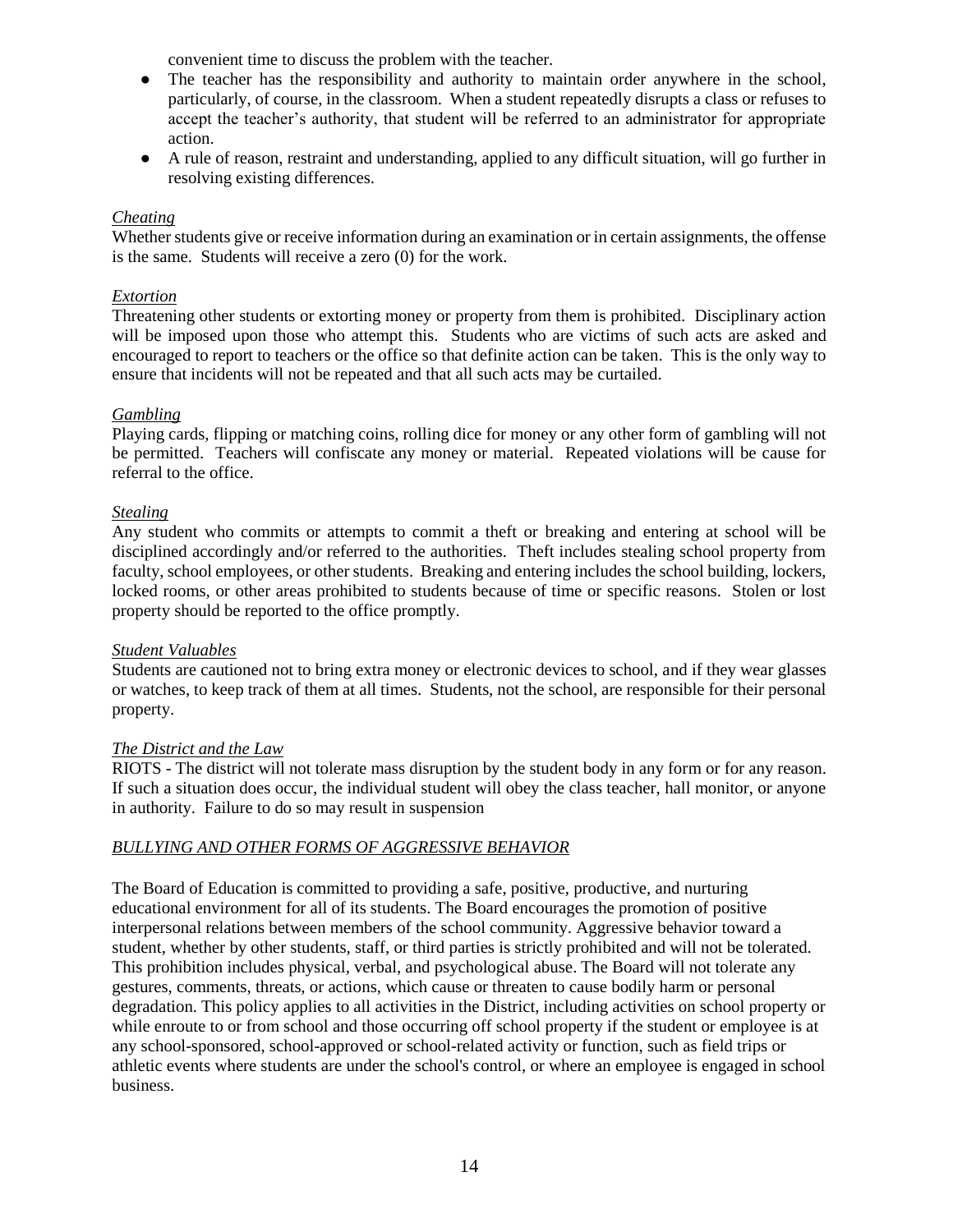Aggressive behavior is defined as inappropriate conduct that is repeated enough, or serious enough, to negatively affect a student's educational, physical, or emotional well- being. This type of behavior is a form of intimidation and harassment, although it need not be based on any of the legally protected characteristics, such as sex, race, color, national origin, marital status, or disability. It would include, but not be limited to, such behaviors as stalking, bullying/cyberbullying, intimidating, menacing, coercion, name-calling, taunting, making threats, and hazing.

Any student who believes s/he has been or is the victim of aggressive behavior should immediately report the situation to the building principal or assistant principal, or the Superintendent. The student may also report concerns to a teacher or counselor who will be responsible for notifying the appropriate administrator or Board official. Complaints against the building principal should be filed with the Superintendent. Complaints against the Superintendent should be filed with the Board President.

Every student is encouraged, and every staff member is required, to report any situation that they believe to be aggressive behavior directed toward a student. Reports may be made to those identified above.

All complaints about aggressive behavior that may violate this policy shall be promptly investigated.

If the investigation finds an instance of aggressive behavior has occurred, it will result in prompt and appropriate remedial and/or disciplinary action. This may include up to expulsion for students, up to discharge for employees, exclusion for parents, guests, volunteers, and contractors, and removal from any officer position and/or a request to resign for Board members. Individuals may also be referred to law enforcement officials.

The complainant shall be notified of the findings of the investigation, and as appropriate, that remedial action has been taken.

This policy shall not be interpreted to infringe upon the First Amendment rights of students (i.e., to prohibit a reasoned and civil exchange of opinions, or debate, that is conducted at appropriate times and places during the school day and is protected by State or Federal law).

Retaliation against any person, who reports, is thought to have reported, files a complaint, or otherwise participates in an investigation or inquiry concerning allegations of aggressive behavior is prohibited and will not be tolerated. Such retaliation shall be considered a serious violation of Board policy and independent of whether a complaint is substantiated. Suspected retaliation should be reported in the same manner as aggressive behavior. Making intentionally false reports about aggressive behavior for the purpose of getting someone in trouble is similarly prohibited and will not be tolerated. Retaliation and intentionally false reports may result in disciplinary action as indicated above.

The following definitions are provided for guidance only. If a student or other individual believes there has been aggressive behavior, regardless of whether it fits a particular definition, s/he should report it and allow the administration to determine the appropriate course of action.

**"Bullying"** is defined as a person willfully and repeatedly exercising power or control over another with hostile or malicious intent (i.e., repeated oppression, physical or psychological, of a less powerful individual by a more powerful individual or group). Bullying can be physical, verbal (oral or written), electronically transmitted, psychological (e.g., emotional abuse), through attacks on the property of another, or a combination of any of these. Some examples of bullying are:

A. Physical – hitting, kicking, spitting, pushing, pulling, taking and/or damaging personal belongings or extorting money, blocking or impeding student movement, unwelcome physical contact.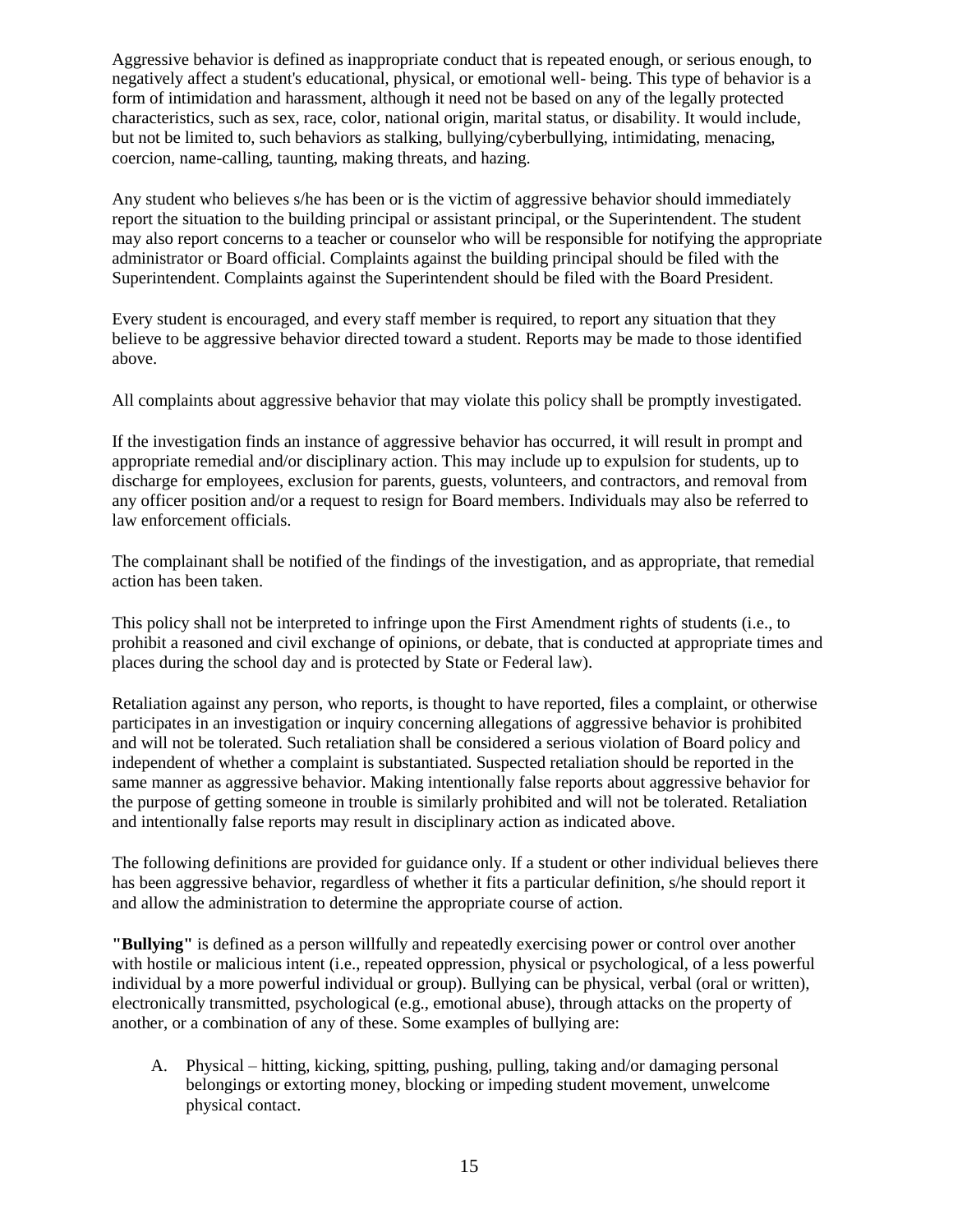- B. Verbal taunting, malicious teasing, insulting, name-calling, making threats.
- C. Psychological spreading rumors, manipulating social relationships, coercion, or engaging in social exclusion/shunning, extortion, or intimidation.
- D. ""Cyberbullying" the use of information and communication technologies such as e-mail, cell phone and pager text messages, instant messaging (IM), defamatory personal web sites, and defamatory online personal polling web sites, to support deliberate, repeated, and hostile behavior by an individual or group, that is intended to harm others." [Bill Belsey (http//www.cyberbullying.ca) ]

The Board recognizes that cyberbullying can be particularly devastating to young people because:

- 1. Cyberbullies more easily hide behind the anonymity that the Internet provides;
- 2. Cyberbullies spread their hurtful messages to a very wide audience with remarkable speed;
- 3. Cyberbullies do not have to own their own actions, as it is usually very difficult to identify cyberbullies because of screen names, so they do not fear being punished for their actions; and
- 4. The reflection time that once existed between the planning of a prank or a serious stunt – and its commission is all but been erased when it comes to cyberbullying activity.

Cyberbullying includes, but is not limited to the following:

- 1. Posting slurs or rumors or other disparaging remarks about a student on a web site or on weblog;
- 2. Sending e-mail or instant messages that are mean or threatening, or so numerous as to drive-up the victim's cell phone bill;
- 3. Using a camera phone to take and send embarrassing photographs of students;
- 4. Posting misleading or fake photographs of students on web sites.

**"Harassment"** includes, but is not limited to, any act, which subjects an individual or group to unwanted, abusive behavior of a nonverbal, verbal, written or physical nature based on age, race, religion, color, national origin, marital status or disability (sexual orientation, physical characteristic, cultural background, socioeconomic status, or geographic location).

**"Intimidation"** includes, but is not limited to, any threat or act intended to tamper, substantially damage or interfere with another's property, cause substantial inconvenience, subject another to offensive physical contact or inflict serious physical injury based on race, color, religion, national origin or sexual orientation.

**"Menacing"** includes, but is not limited to, any act intended to place a school employee, student, or third party in fear of imminent serious physical injury.

**"Harassment, intimidation, or bullying"** means any act that substantially interferes with a student's educational benefits, opportunities, or performance, that takes place on or immediately adjacent to school grounds, at any school-sponsored activity, on school–provided transportation or at any official school bus stop, and that has the effect of:

- A. Physically harming a student or damaging a student's property;
- B. Knowingly placing a student in reasonable fear of physical harm to the student or damage to the student's property; or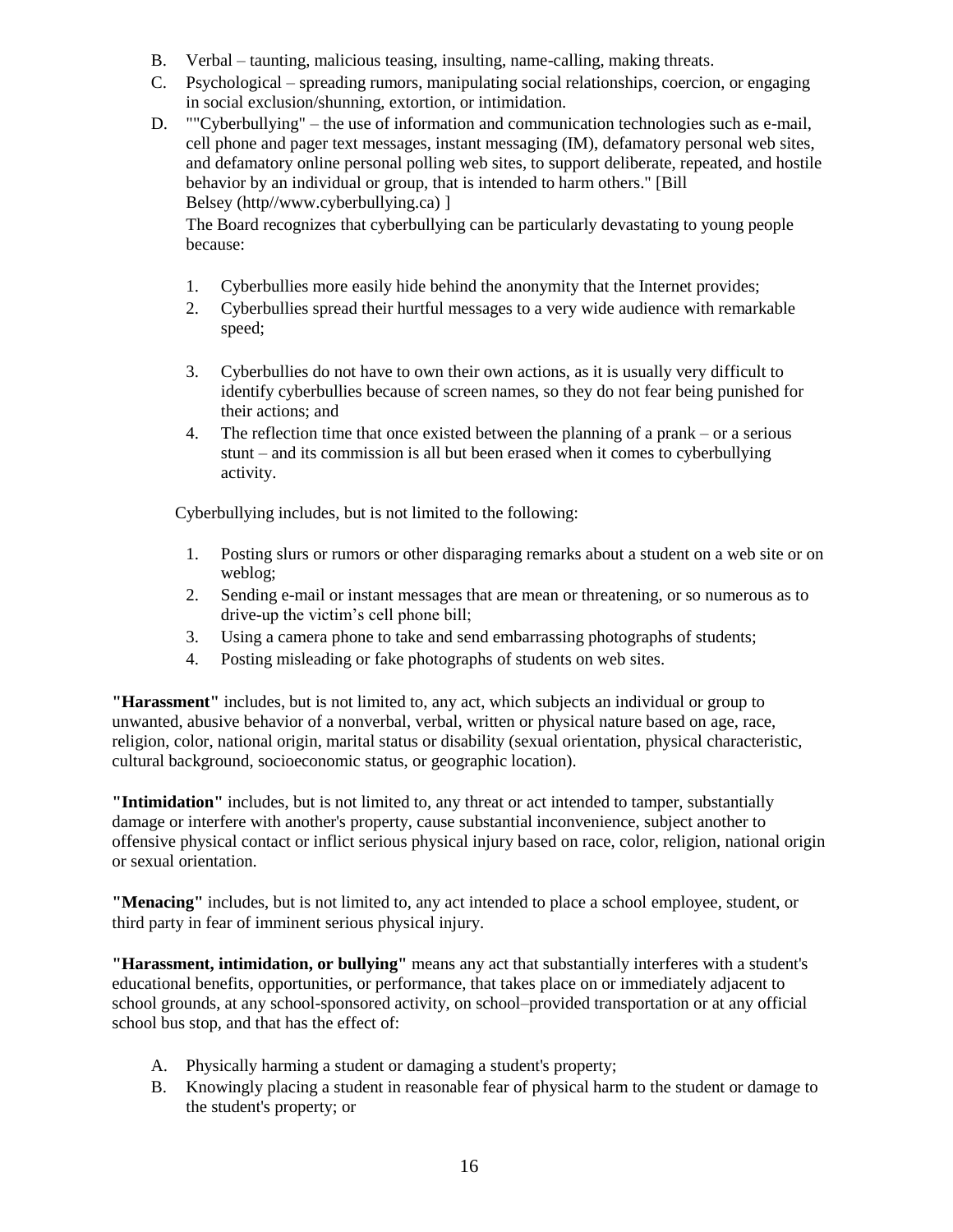C. Creating a hostile educational environment.

**"Staff"** includes all school employees and Board members.

**"Third parties"** include, but are not limited to, coaches, school volunteers, parents, school visitors, service contractors, vendors, or others engaged in District business, and others not directly subject to school control at inter-district or intra-district athletic competitions or other school events.

For a definition of and instances that could possibly be construed as **hazing**, consult Policy **[5516](http://www.neola.com/mcsdpol-oh/search/policies/po5516.htm)**.

#### **Privacy/Confidentiality**

The School District will respect the privacy of the complainant, the individual(s) against who the complaint is filed, and the witnesses as much as possible, consistent with the Board's legal obligations to investigate, to take appropriate action, and to conform to any discovery or disclosure obligations. All records generated under the terms of this policy and its related administrative guidelines shall be maintained as confidential to the extent permitted by law.

#### **Notification**

Notice of this policy will be **annually** circulated to and posted in conspicuous locations in all school buildings and departments within the District and discussed with students, as well as incorporated into the teacher, student, and parent/guardian handbooks. State and Federal rights posters on discrimination and harassment shall also be posted at each building. All new hires will be required to review and sign off on this policy and the related complaint procedure.

#### **Education and Training**

In support of this policy, the Board promotes preventative educational measures to create greater awareness of aggressive behavior, including bullying. The Superintendent or designee shall provide appropriate training to all members of the School District community related to the implementation of this policy and its accompanying administrative guidelines. All training regarding the Board's policy and administrative guidelines and aggressive behavior and bullying in general will be age and content appropriate.

The Superintendent is directed to develop administrative guidelines to implement this policy. Guidelines shall include reporting and investigative procedures, as needed. The complaint procedure established by the Superintendent shall be followed.

#### **DEFINITION OF TERMS**

- DETENTION: The holding of a student in a specified limited area before or after school. Reasonable detention may be assigned to a student before or after the school day but such detention shall not exceed thirty (30) minutes. In all cases where students are detained at the end of school, parents are to be notified in advance. In all cases involving a student who rides a bus, notification will be at least a day in advance so that transportation may be arranged.
- HEARING: When a student is sent to the office for disciplinary action, the student will be given an informal hearing by the administration. The hearing process and any forms which a student is requested to complete are designed to assure his/her of the due process to which they are entitled by law. If prior to or during the hearing, the hearing officer decides that the student may be subject to suspension or expulsion because of the nature of the infraction, he will so advise the student at that time.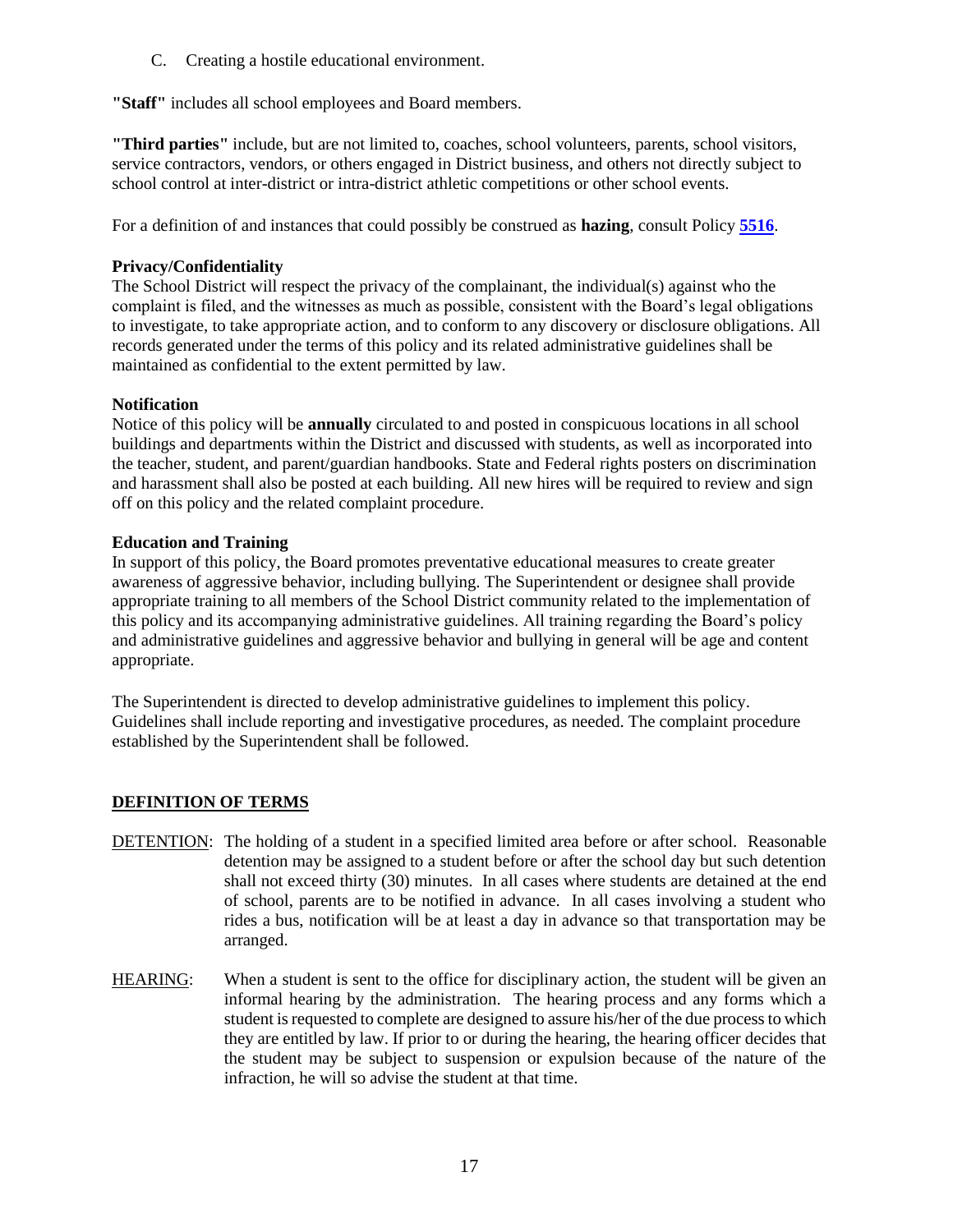#### EMERGENCY REMOVAL:

Removal of a student whose presence poses a continuing danger to persons or property or an on-going threat of disruption to the academic process.

#### IN SCHOOL SUSPENSION (ISS):

The placement of a student in a place isolated from the rest of the students. Completed assignments will be required during this time. Following the ISS, a student may return to regular classes, provided that all assignments have been completed.

#### OUT-OF-SCHOOL SUSPENSION (OSS):

The removal from school and all school activities for a period of one (1) to ten (10) days. A student suspended from school may not participate or practice in any school event for the duration of that suspension. Students are able to make up all tests, quizzes and missing assignments for one-half credit. If no graded work was due then a 2% reduction for each day missed will be made to the student's final nine-week grade. A student will be readmitted to school after a reentry conference and a satisfactory solution to his/her conduct is agreed upon by the administration.

- *Reasons for Suspension:* Continuous and willful refusal to accomplish school tasks even though able to do so; insubordination; disorderly, vicious, illegal, or immoral conduct; and persistent violation of school regulations are causes for suspension from school. This includes violation of narcotic laws, use of alcoholic beverages, use of weapons or fireworks, or violation of any local, state, or federal law.
- EXPULSION: The removal from school and all school privileges, events, or activities for a specified period of time in excess of ten (10) days. Failing grades are given if a student is expelled.

#### PERMANENT EXCLUSION:

The student is banned forever from attending a public school in the State of Ohio.

#### **CONSEQUENCES FOR SEVERE BEHAVIOR:**

The severity of disciplinary measures taken are dependent on the severity of the offense committed. However, the progression from least severe to most severe is as follows.

- Detention
- In-School Suspension (ISS)
- Friday School
- Out-of-School Suspension (OSS)
- Recommendation for Expulsion

Severe Behavioral Consequences Can Also Include:

- Remove student from an activity or school organization or remove student privileges.
- Require restitution (in cases of stealing or property damage)
- Notify police and/or court authorities.
- Move to cite student in court.
- Refer student to Children's Services.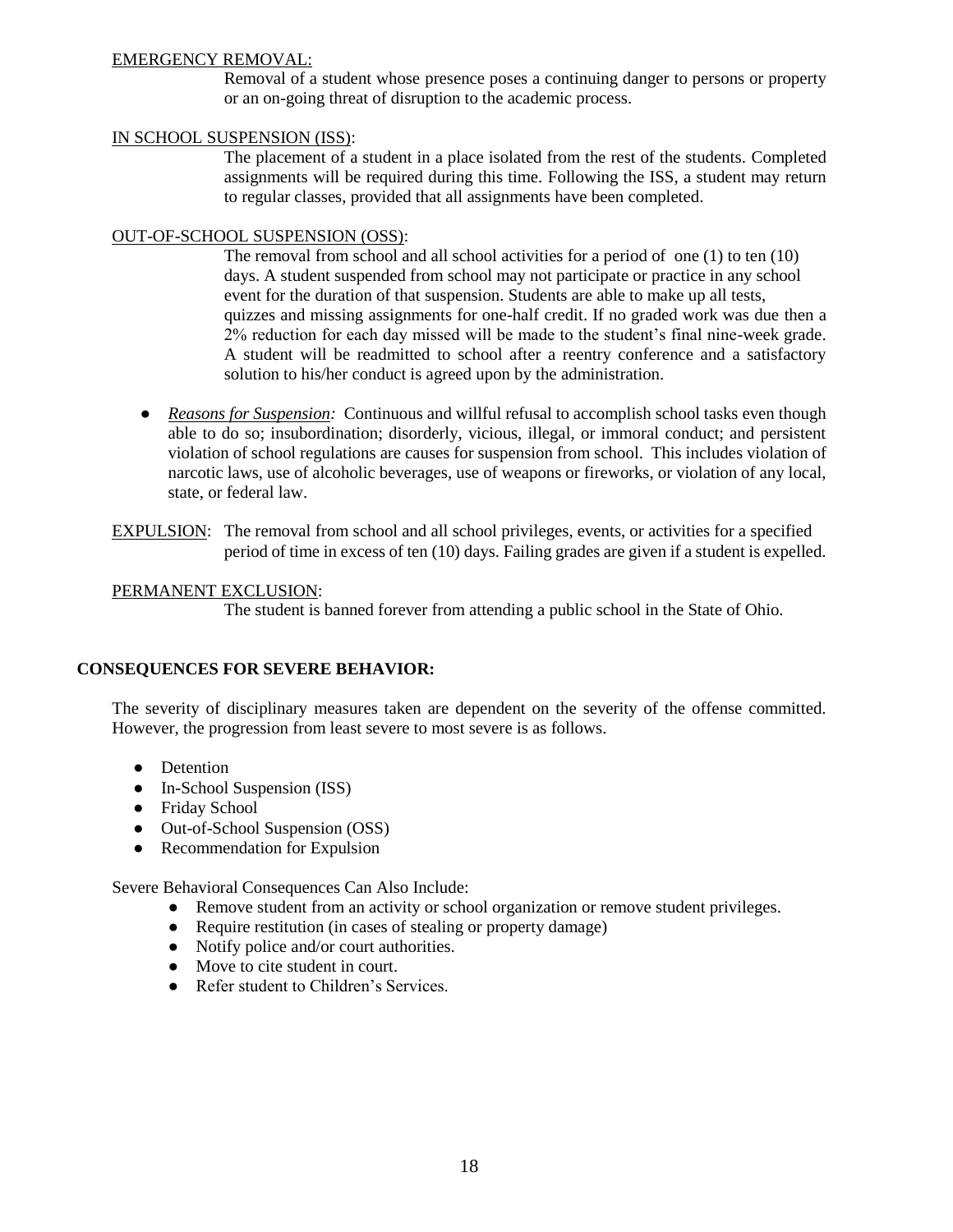#### **STUDENT(S) LEAVING SCHOOL**

- A PHONE CALL requesting that a student's dismissal routine be changed WILL NOT BE ACCEPTED. Such requests will be honored only when made in person and/or made in writing.
- $\bullet$  Students must have a written notice to request that the student(s) be released from school in any manner other than the student's assigned release. If no note has been received, the student(s) will be dismissed in their normal routine.
- Elementary schools have a closed lunch period and students are not released from the school grounds during lunch unless the student has a written note to request that the student be excused during the lunch period.

#### **SUBSTANCE ABUSE, TOBACCO USE, & WEAPONS\***

Possession and /or use of alcoholic beverages, drugs, narcotics, and smoking or possession of smoking materials or "look-alike" materials by students during the school day, and at school related activities, is expressly forbidden. Violations of this rule may result in immediate suspension from school.

**Students are forbidden to have real or toy knives, guns, or any "look-alike" weapons during the school day or at a school related activity. Violations of this rule may result in immediate school suspension.**

#### **TELEPHONE\***

Students are not permitted to use the school phone except in approved emergencies. Please help your child learn responsibility in remembering necessary items. The office will relay a message from a parent to a child in the event of an emergency. **Altering dismissal times or walking/bus procedures will NOT be honored with a phone request. The requests must be made in writing and signed by the parent/guardian. This is for the safety of your child.**

#### **VISITORS\***

State law requires all visitors to sign in at the office upon entering the building. When signing a student out of the building, adults are asked to remain in the office until the student comes to the office from their location.

Adults who arrive at the end of the day to walk home with their child are asked to **remain outside the building to meet their child.** This avoids distracting students and relieves congestion in the hallways at dismissal.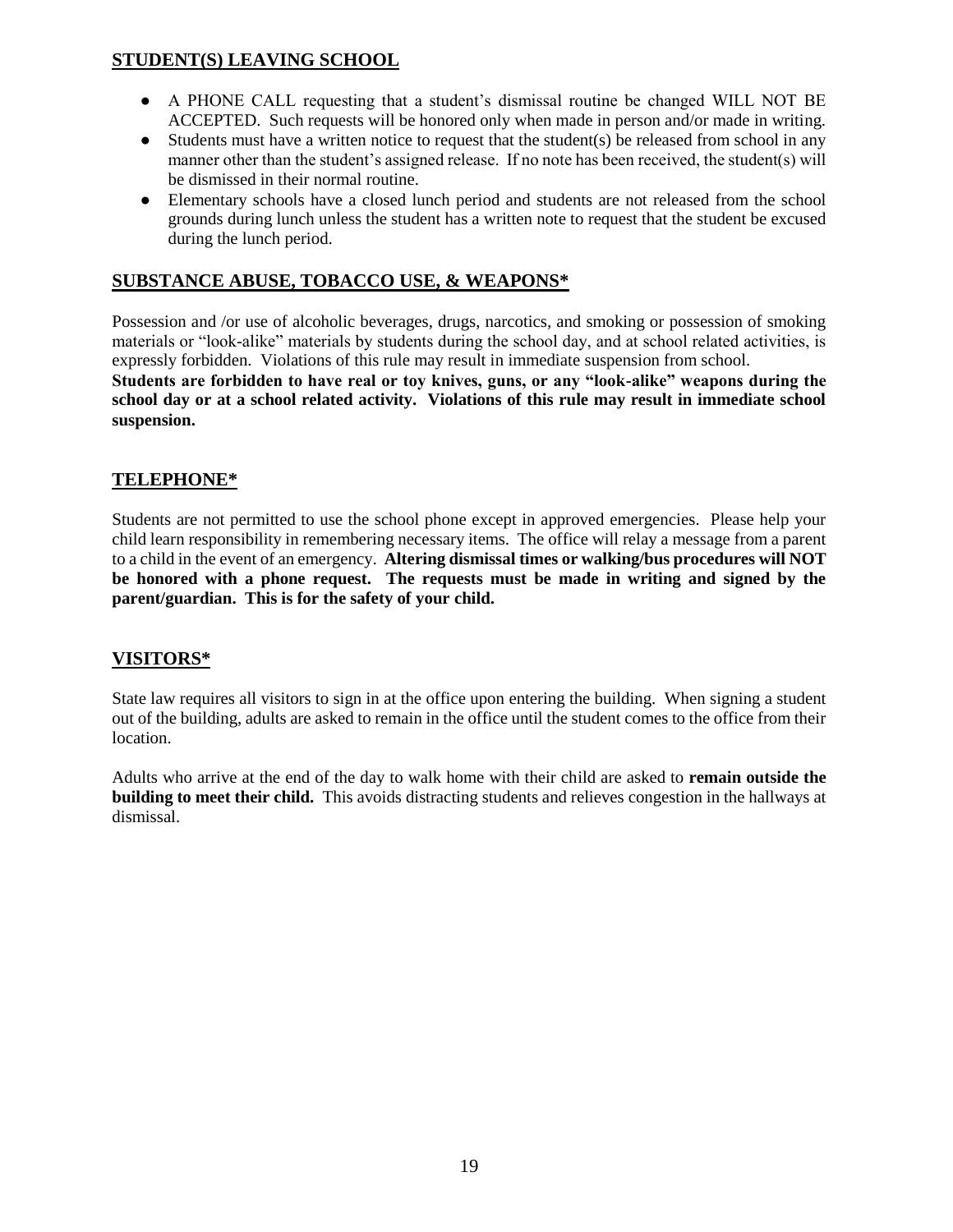#### **DIRECTORY INFORMATION**

Each year the District will provide public notice to students and their parents of its intent to make available, upon request, certain information known as "directory information." Directory information is:

Student's name; address; telephone number; date and place of birth; photograph; major field of study; participation in officially recognized activities and sports; height and weight, if a member of an athletic team; dates of attendance at the District; grade level; date of graduation; degrees, honors and awards received; most previous educational agency or institution attended by the student; e-mail address or any other information which would not generally be considered harmful or an invasion of privacy, if disclosed.

Directory information does not include a student's Social Security number or the student's identification number, user identification, or other unique personal identifier, unless the identifier cannot be used to gain access to education records except when used in conjunction with authenticating information.

Parents and adult students may refuse to allow the District to disclose any or all of such "directory information" upon written notification to the District within twenty (20) days after receipt of the District's notice. The District will not release directory information that alone or in combination can be used as personally identifiable information to identify a student.

#### **NOTIFICATION OF RIGHTS UNDER FERPA**

The Superintendent annually shall provide notice to students and parents to ensure they are adequately informed regarding their rights to:

A. inspect and review the student's education records;

B. request amendments if the parent or adult student believes the record is inaccurate,

misleading, or otherwise in violation of the student's rights;

C. consent to disclosures of personally identifiable information contained in the student's education records, except to those disclosures allowed by the law;

D. challenge District noncompliance with a parent's request to amend the records through a hearing;

E. file a complaint with the Department of Education; and

F. obtain a copy of the District's policy and administrative guidelines on student record

#### **SAFETY DRILLS**

**Safety Drills** are crucial to the safety of our staff and students and are required by the State of Ohio. Claymont Primary will follow the rules and regulations established by Ohio Revised Code 3737.73. Rapid dismissal, fire drills, tornado drills, and drills involving students being secured in the building will all be practiced.

The administrator shall inform each student enrolled in the school and the student's parent or legal guardian of the parental notification procedures included in the plan.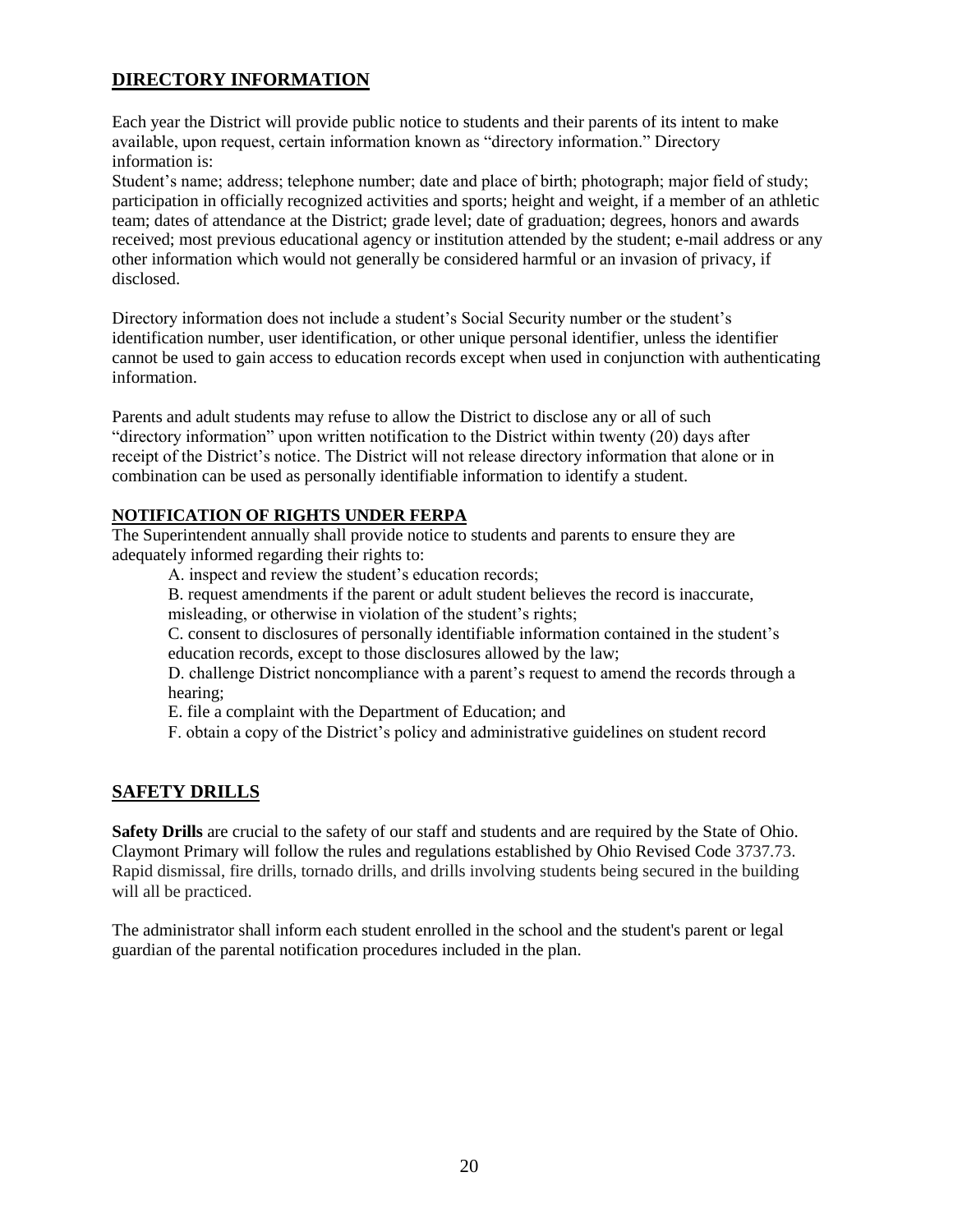#### **TITLE 1 SCHOOL WIDE BUILDING**

Claymont Primary School has been identified as a Title I school building. Schools in which children from low-income families make up at least 40 percent of enrollment are eligible for Title I funds. This schoolwide program serves all children in the school in order to raise the achievement of the lowestachieving students and helps ensure that all children meet the challenging state academic standards. Title I funds provide support and resources to schools; encourages the use of ongoing assessment and data-driven educational decision-making; and assists schools in creating the alignment of teacher training, evidence-based practices and instructional materials with the State curriculum standards.

#### **Notice of Parents Right to Know**

According to the federal Every Student Succeeds Act (ESSA), any school receiving Title I funds must notify parents that they may request information regarding the professional qualifications of their child's classroom teachers. Should you wish to receive this information, contact the building administrator.

In addition, the ESSA requires timely notification to the parents of each student in a Title I school should a student be taught for 4 or more consecutive weeks by a teacher that does not meet state certification requirements. For the current school year, all teachers and paraprofessionals in Claymont City School District have met the state certification requirements.

Parents may request policies regarding student participation in state mandated assessments. All students are expected to participate in each state mandated test. Information regarding each state required assessments can be found on the district website.

#### **Parent Involvement in Title I Schools**

Claymont City School District values and recognizes that parents are an important part of their child's academic success. Research indicates that when parents are involved in their child's education, children have better attendance, achieve better grades, learn strong social and behavioral skills that help them throughout life, and continue their education beyond high school.

Parents can support their child's academic and personal growth through the following efforts:

- Keeping open communication via email, phone, and in-person appointments
- Reviewing quarterly progress and midterm reports
- Participation in parent-teacher conferences
- Monitoring attendance and tardiness
- Establishing a time and place for homework
- Supporting the school in its efforts to maintain proper discipline
- Respecting each other and any cultural differences

In accordance with Title I, Part A, Claymont City School District offers parents:

- District and School-level parent involvement policies
- Parent/Student/Teacher Compacts
- Materials and/or resources to help parents assist their child(ren)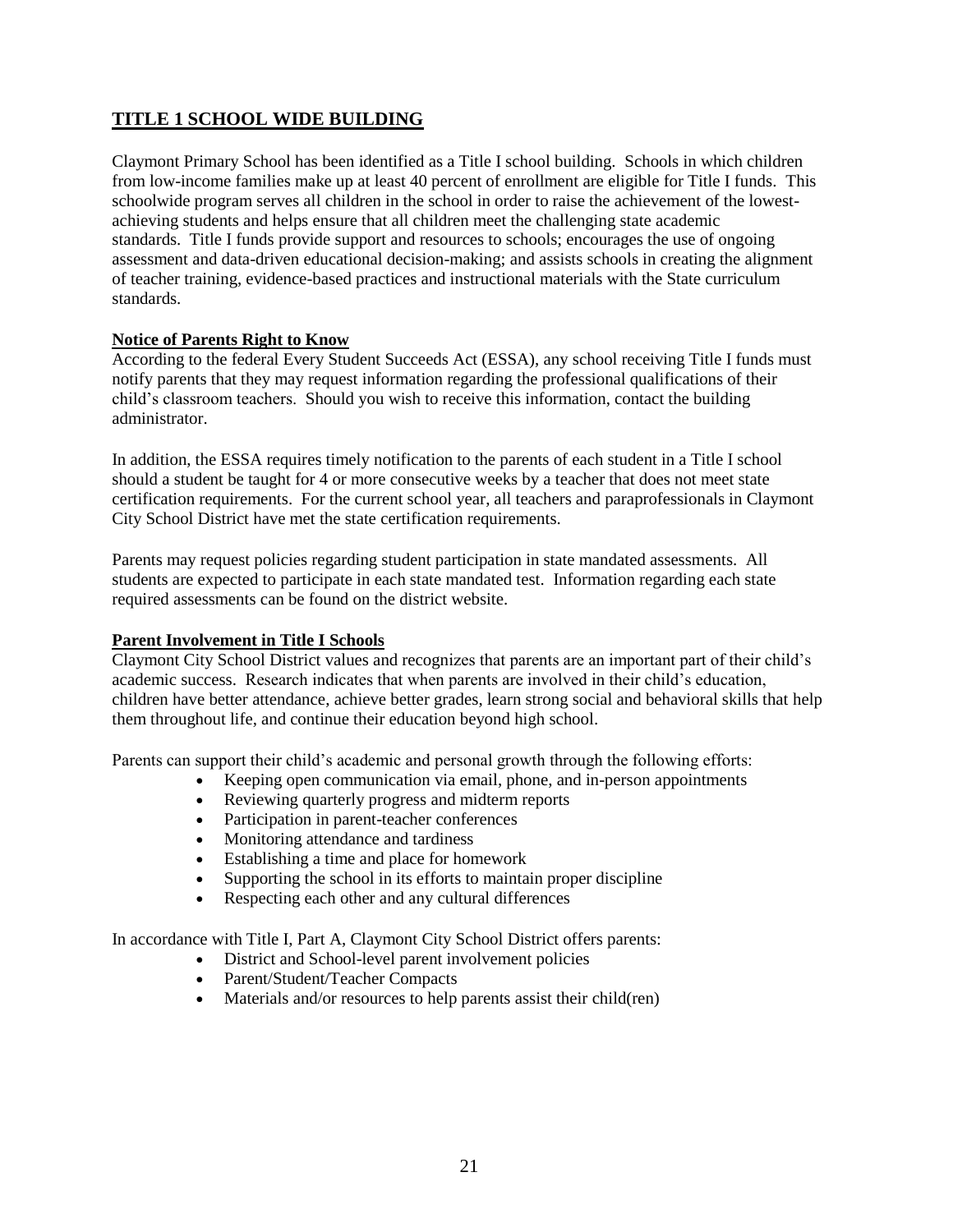# **Acceptable Use Policy Internet & Network Use and Safety Agreement**



**Claymont City Schools**

Technology, Computer Network and Internet User Acceptable Use Policy (AUP)

#### **Introduction**

*Claymont City Schools* is pleased to make available access to interconnected computer systems within the district and the worldwide network to provide various means of accessing educational materials. The following Acceptable Use Policy is created to ensure that the technology available through *Claymont City Schools* provides a safe learning environment for our staff and students.

This policy is reviewed and updated yearly to remain current with changes in federal and state legislation as well as technology enhancements and is reviewed with students as part of the student handbook.

A signed application is required for use of the school's computer and networking equipment. If you do not want your student to have access to these resources, you must submit in writing a request for no computer privileges.

#### **Policy Purpose and Scope**

The purpose of this policy is to ensure school-level compliance with policies and guidelines concerning the use of Claymont's technology equipment for educational purposes. All activities that use Claymont computer accounts or computer systems, whether they are during or after school, or off school property, are covered by this policy. Use of a personally owned computing device follows the same guidelines as a school computer when using Claymont's network or accounts.

#### **Policy Changes**

The school policies may be altered by action of the Claymont Technology Steering Committee and with approval of the Claymont City School Board of Education at any of its regular meetings.

#### **Network & Internet Use Agreement**

Network and Internet access is coordinated through a complex association of government agencies, regional, and state networks. The smooth operation of the network relies upon the proper conduct of the end users who must take responsibility for appropriate ethical and legal use of this access. Internet access for *Claymont City Schools* is a privilege, not a right. The signatures on the student handbook are legally binding and indicate the parties who signed have read the terms and conditions carefully and understand their significance. The user consents to the terms of this policy whenever they access the network. Users are bound to the terms whether they received and/or signed a copy of this Policy.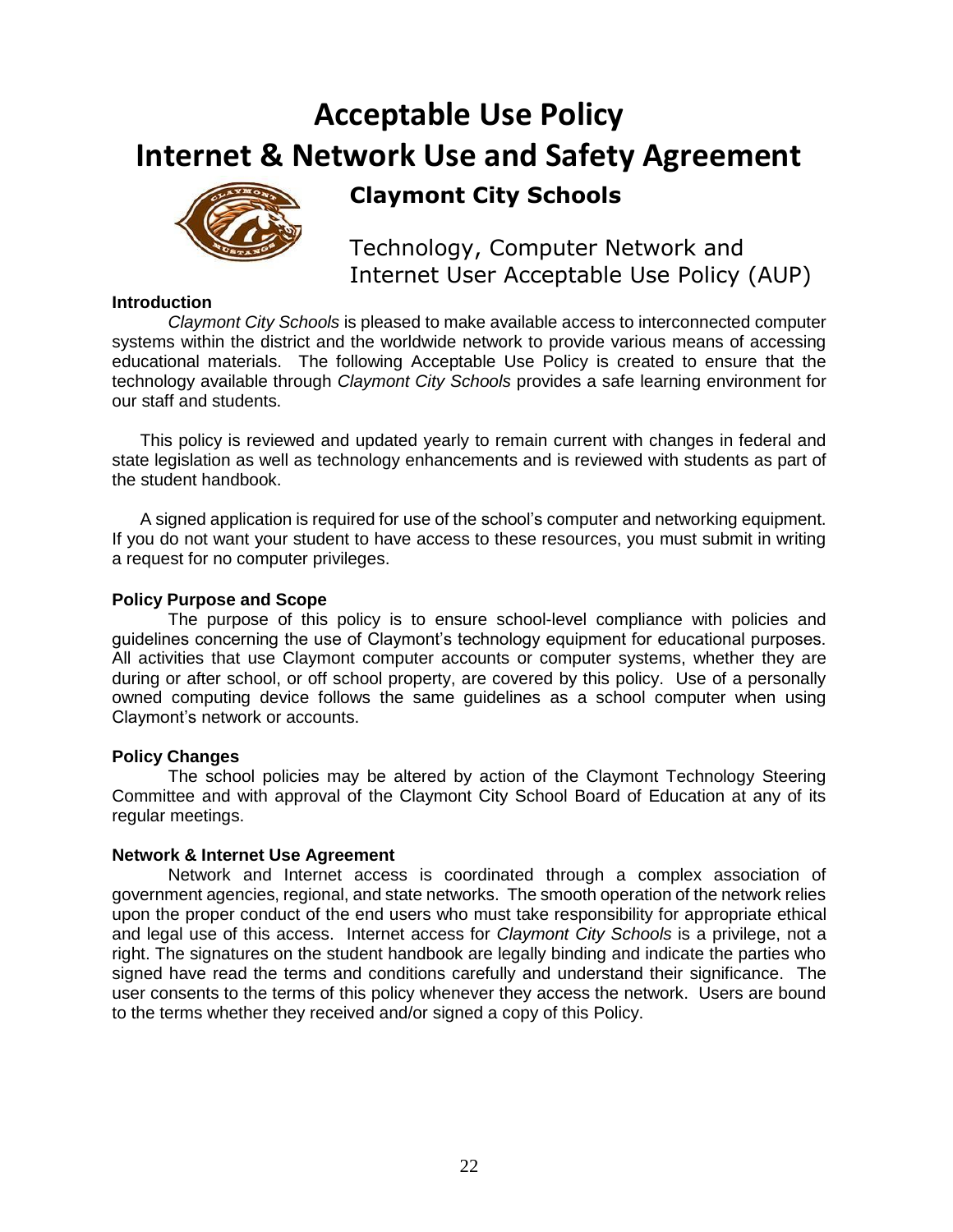#### **Network and Internet Terms & Conditions**

- 1. Respect and protect your privacy and the privacy of others.
	- a. Use only assigned accounts.
	- b. Avoid sharing of account information and/or passwords to others or leaving an account logged in for others to access.
	- c. Do not reveal or distribute private information about yourself or that of others.
- 2. Respect and protect the integrity, availability, and security of all electronic resources.
	- a. Report security risks or violations to a teacher or technology coordinator.
	- b. Any files introduced into the network must be for educational assignments and approved by staff. This includes but is not limited to downloads, CDs, flash drives, cell phones, or videotapes.
	- c. Any use of the network in such a way that would disrupt the uptime or speed of the network by other users, such as, intentional deletion of files, using bandwidth for non-educational purposes, or introduction of computer viruses, is prohibited.
	- d. Any installation of software which introduces spyware or malware onto computers, or other software which reduces the efficiency of the computer is discouraged.
	- e. Intruding into the networks, computers or phones of others, without permission by the owner is discouraged.
	- f. Protect network use. Do not destroy, remove, or damage data, equipment, or resources not belonging to the owner.
- 3. Respect and protect the intellectual property of others.
	- a. Written permission of the copyright owner must be obtained if intellectual property is protected by copyright laws.
	- b. Plagiarizing in any form is prohibited.
- 4. Respect and practice the principles of community.
	- a. Avoid language that is offensive to others.
	- b. Streaming audio or video for non-educational purposes is prohibited.
	- c. The network or educational software cannot be used for commercial activities, entertainment, advertisement, or political lobbying.
	- d. Avoid any use of messaging software that disrupts the classroom, including but not limited to, Instant Messaging, phone text messaging, or any other methods that send messages.
	- e. Avoid intentionally accessing, transmitting, copying or creating material that is illegal.
	- f. Avoid misrepresentation by impersonating anyone, such as, the creation of an online profile.
	- g. Ask permission to post photos or videos of faculty or fellow students.

#### **Consequences of Inappropriate Internet & Network Behavior**

The staff or student's Building Principal, in conjunction with the District's Technology Coordinator, will reprimand any staff or student who does not comply with Policies and Guidelines accordingly. User infractions may result in appropriate disciplinary action as outlined in the disciplinary policy for the building. Unauthorized use of the network, intentional deletion or damage to files and data belonging to other users, or copyright violations may be termed theft or destruction of school property. In addition to appropriate disciplinary actions, the user may be responsible for any charges, costs, liabilities or damages incurred by *Claymont City Schools*. This includes (but is not limited to) the cost of time to repair the damaged component, cost of parts to repair the component, or the cost of outside companies to repair damaged components. The district will cooperate fully with local, state, or federal officials in any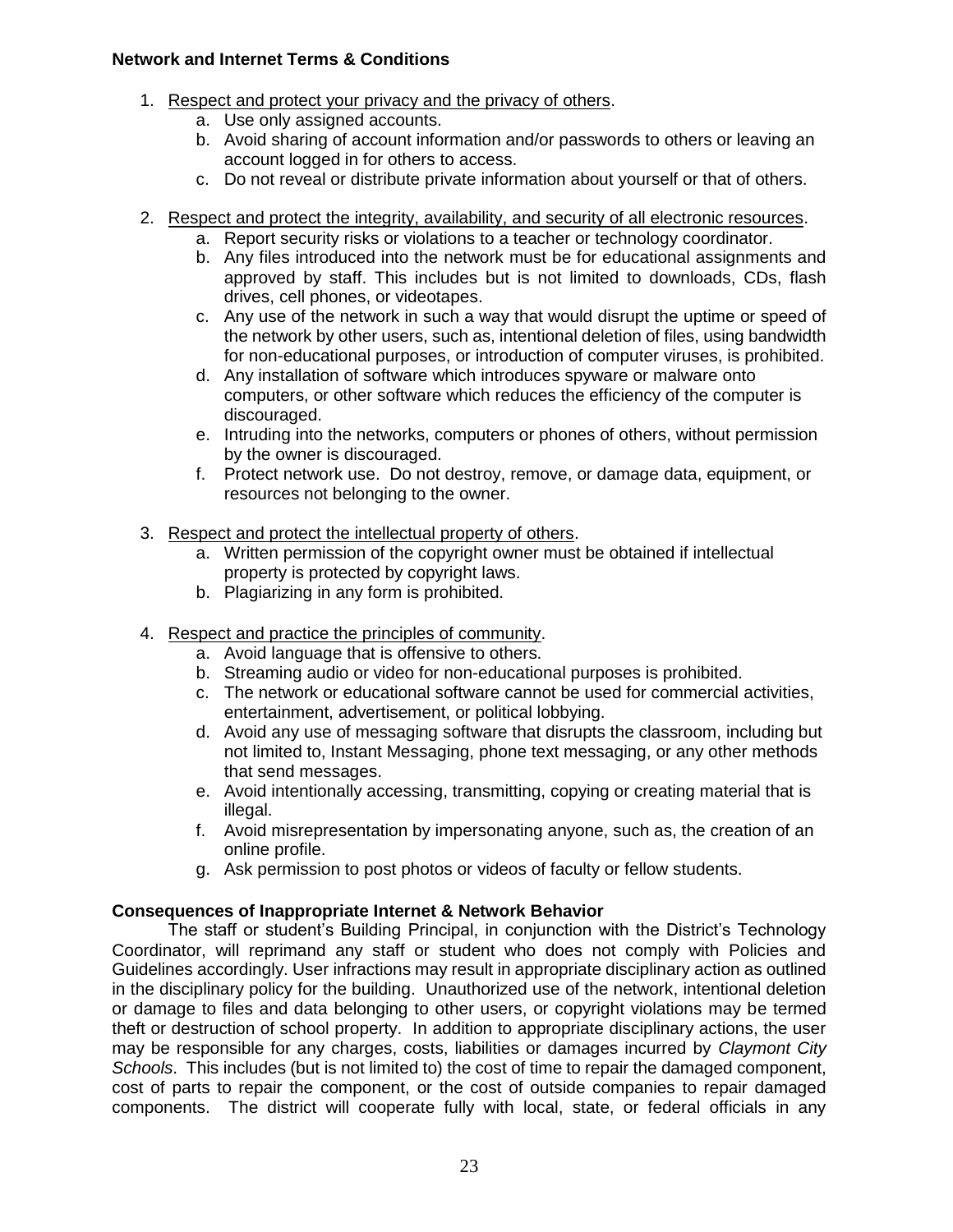investigation concerning or relating to any illegal activities conducted using the school's technology. Penalties imposed under applicable federal, state, or local laws will supersede any local penalties.

#### **Websites Created at School**

The Board of Education authorizes the creation of web sites by employees and students of the School District to be published on the World Wide Web. School web sites must be located on the District-affiliated servers. The creation of web sites by students must be done under supervision of a professional staff member. These web sites must reflect the professional image of the District, its employees, and students. The content of all pages must be school appropriate and consistent with the School District's Mission Statement. Under no circumstances is a web site to be used for commercial purposes or to provide financial gains for any individual. All links included on the pages must also meet the above criteria.

When the website content includes a photograph or information relating to a student, the creator will abide by the provisions of the *Claymont Board of Education policy 6.15 – Student Records*.

#### **Copyright- Multi-Media Material**

*Claymont City Schools* encourages the use of electronic media in student projects but the following guidelines must be followed to be acceptable.

- a. Any audio or video clip, whether downloaded or copied from home, must be limited to 10% or 30 seconds for music or 10% or 3 minutes for video, whichever is less. If a longer duration is needed, you must have permission by the owner to redistribute.
- b. Any inclusion of copied Internet material, such as, text, video, audio, or images, must include proper credit to the copyright holder or the work is subject to student rules regarding plagiarism.

#### **Use of Email**

*Claymont City Schools* recognizes the efficiencies that can result from the use of technology and authorizes the establishment of an E-mail system for District use. Each person using email must read the following policy and agree, in writing, to the terms.

- a. System users shall have no expectation of privacy in their E-mail communications, and shall not have the ability to deny access to their E-mail by the Superintendent.
- b. The District shall issue a password to each person authorized to use the E-mail system.
- c. E-mail should only be used to support the goals of the district and carry out a person's job description. It should not be used for unsolicited mass mailings and personal opinions in a public forum.

#### **Use of Personal Electronic Devices**

Students and staff are allowed to use personally owned devices to access the school's wireless network to support education. Anyone who brings their own electronic device is personally responsible for the equipment and must follow guidelines outlined in Appendix D.

It is strongly recommended that staff use the district's wireless access when educating students, keeping in compliance with the Children's Internet Protection Act.

Student use of the devices in the classroom is based on the teacher's decision on each given day. The administration reserves the right to determine if the device is being used inappropriately and may take disciplinary action, including but not limited to, confiscation of the device. For this policy, a personal electronic device is defined as a device capable of communication with other electronic devices. Use of any of these devices for non-scholastic communication during school hours is strictly prohibited.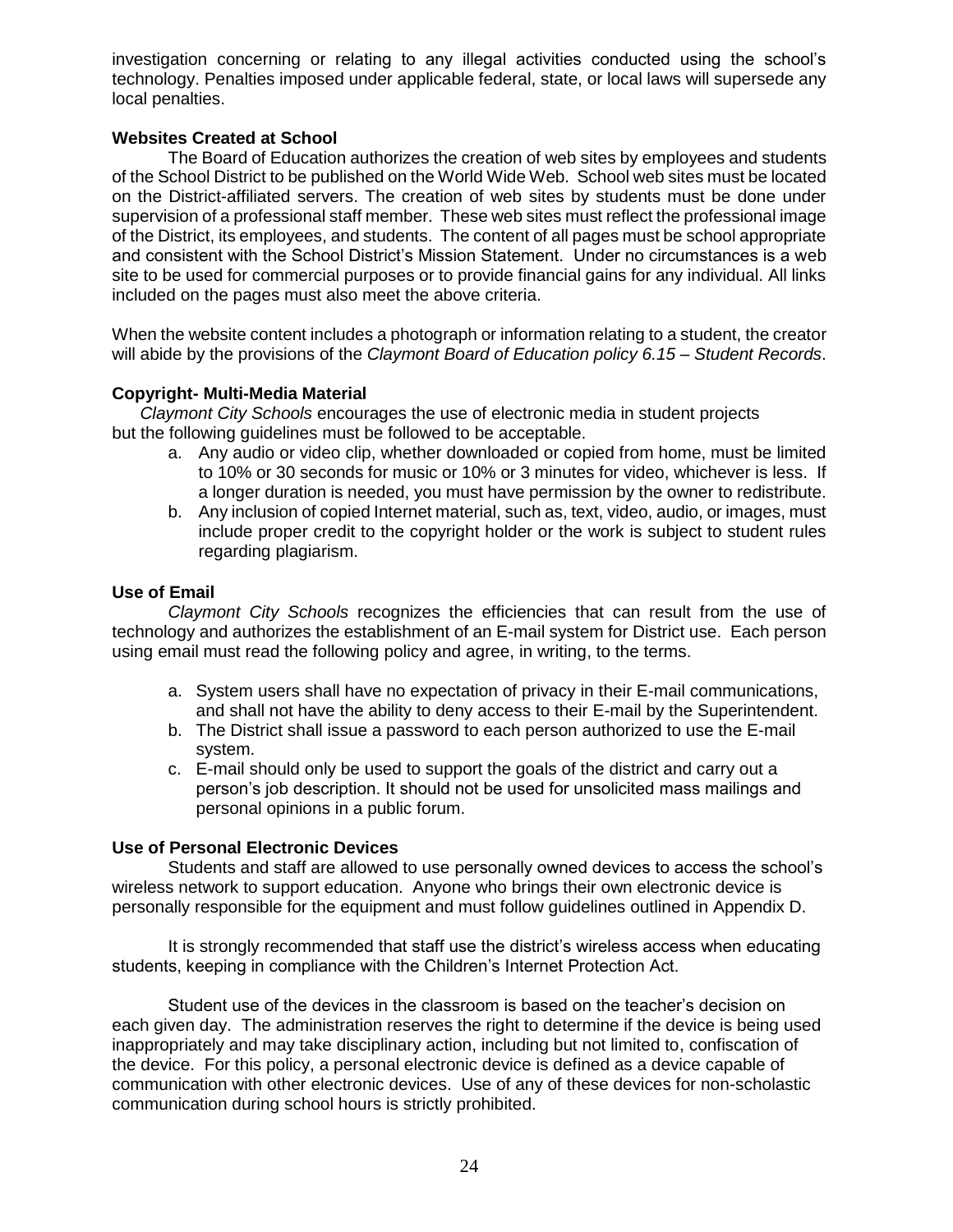#### **Use of Portable Equipment**

While we encourage equipment use, persons must take responsibility for the care of the equipment while in their possession. Equipment damaged or lost by students or staff could result in financial liability for the repair or replacement costs.

**Student Use**- Currently, no technology equipment is allowed to be taken home and must be returned to homeroom at the end of the day.

**Staff Use**- Staff may use school equipment outside of the building, after getting administrative approval, but must follow building check-out procedures. All portable equipment must be returned at the end of the school year for updates and inventory.

#### **Privacy**

Network and Internet access is provided as a tool for your education. *Claymont City Schools* reserves the right to monitor, inspect, copy, review and store any and all usage of the computer network and Internet access and any information created, transmitted or received in connection with such usage. All such information files shall be and remain the property of *Claymont City Schools* and no user shall have any expectation of privacy regarding such materials.

A supervising teacher or administrator may authorize the release of directory information, as defined by Ohio law, for internal administrative purposes or approved educational projects and activities.

#### **Student Safety and Children's Internet Protection Act**

Each year the District provides education for students regarding online safety and appropriate use within the District's board-approved curriculum which includes, but is not limited to, appropriate online behavior, interacting with other individuals on social networking sites and in chat rooms, and cyber bullying awareness and response.

In compliance with the Children's Internet Protection Act*, Claymont City Schools* employs the use of filtering software to prevent children from accessing offensive sites. (See Appendix C for Filtering Guidelines) Yet in a global network, there is the potential to access controversial materials. If a person finds an offensive site, he or she should report this to a teacher or the Technology Coordinator. The district can then prevent this site from being accessed again. In the event the filtering software is unsuccessful, the District will not be held liable for access to inappropriate content.

#### **Online Communities and Cyber Bullying**

Cyber bullying is the act of harassment that takes place via some method of technological media. It is unacceptable to use computing devices or services to propagate abuse that is insulting, rude, abusive, or offensive. Please refer to *Policy 9.29 Harassment, Intimidation and Bullying* for a complete definition of harassment. If a student is being harassed and the effect carries over into school, it does not matter where the offense originates, it is in our best interests to take appropriate action.

#### **Important User Information**

Student accounts and email addresses will be automatically purged upon graduation.

#### **Fees**

A \$30.00 technology fee **is charged** per year for grades K-5. The fee covers repairs of accidental device breakage by students. In lieu of a fee, grades 6-12 are offered optional insurance coverage at a cost of \$30.00 per year. If insurance is not purchased, students will cover the full cost of the repair. This fee is waived if a student brings in his or her own Chromebook. Insurance is only offered for district purchased devices.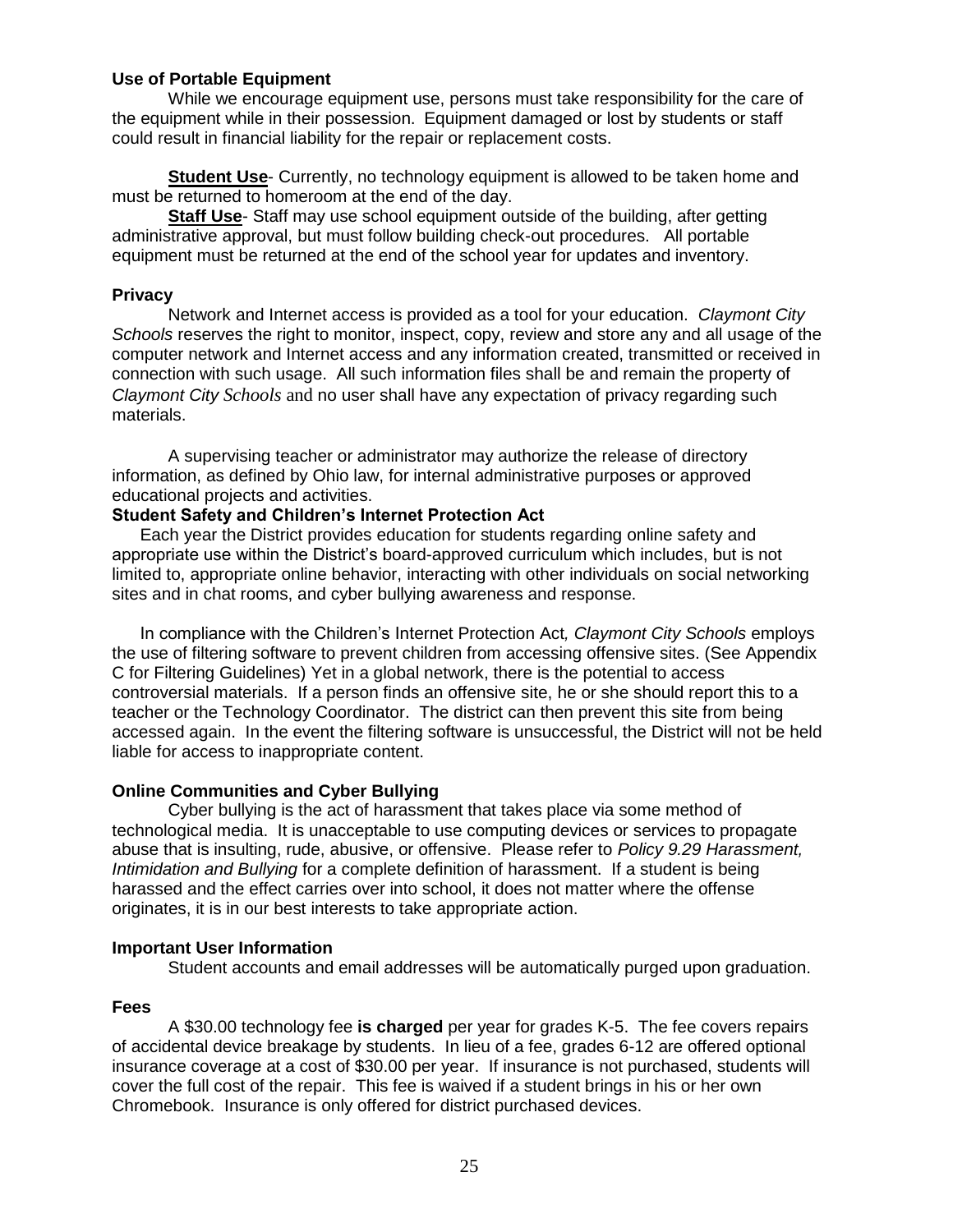Students in  $5<sup>th</sup>$  and  $9<sup>th</sup>$  grade are assigned a new computer and keep this for four years. Any repairs needed during the four years (for grades 5-8) follow this structure. The fee structure is also used if insurance is purchased (grades 6-12).

| <b>Situation</b>                    | Outcome                                      |  |
|-------------------------------------|----------------------------------------------|--|
| 1 <sup>st</sup> accidental breakage | All costs will be covered by the district    |  |
| $2nd$ accidental breakage           | Student will have to pay a \$10 co-          |  |
|                                     | payment                                      |  |
| Any additional accidental breakage  | Student will have to pay a \$20 co-          |  |
|                                     | payment                                      |  |
| Vandalism of the computer           | Student will pay full cost to repair/replace |  |
|                                     | device                                       |  |

If damages occur while school supplied cases on not on, the damage will be categorized as vandalism. The user is solely responsible for any charges, costs, liabilities or damages for repair if the person vandalizes or uses their account inappropriately.

#### **District Liabilities**

*Claymont City Schools* makes no warranties of any kind, whether expressed or implied, for the service it is providing. Claymont City Schools will not be responsible for any damages users may suffer. This includes loss of data resulting from delays, non-deliveries, or service interruptions caused by its own negligence or user errors or omissions. Use of any information obtained via the Internet is at the user's risk. *Claymont City Schools* specifically denies any responsibility for the accuracy or quality of information obtained through its services. The user and parent(s) or guardian(s) agree to cooperate with the school in the event of an investigation of a person's use of computer access to the network, whether that use is on a school computer or on another's outside the district's network.

A copy of these forms can be found at: [www.claymontschools.org/district/technology.html](http://www.claymontschools.org/district/technology.html) Version 15.0 Revised: 05/11/2020